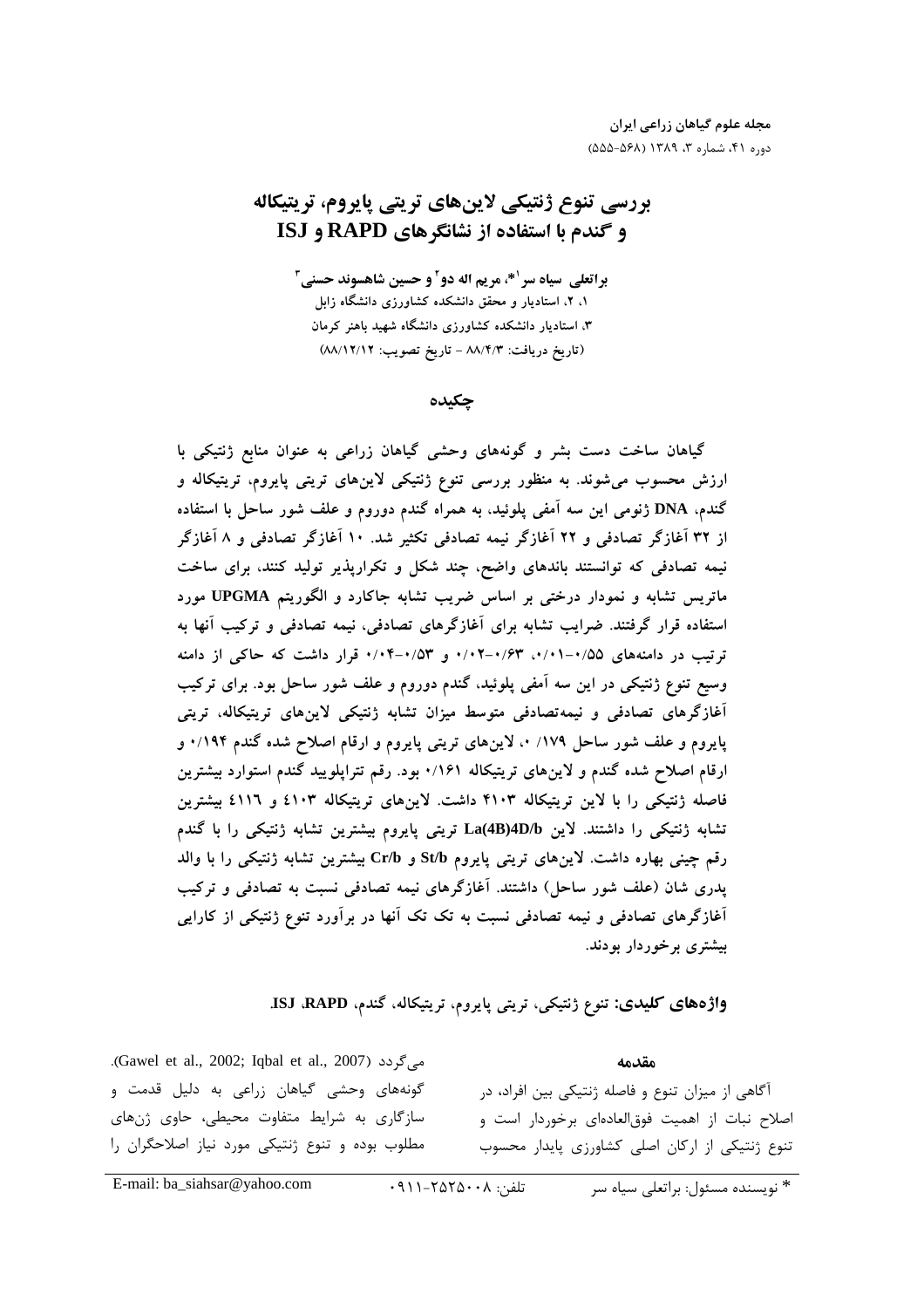(Hassani et al., 2000; Richard et تأمين مي نمايند al., 2003). بعضی از گونههای وحشی تیره گندمیان، مانند گونههای مربوط به جنس تینویایروم<sup>۱</sup> دارای خزانه ژنی با ارزشی برای مقاومت به تنشهای زیستی و غیرزیستی بوده و میتوانند به آسانی با گندم تلاقی پابند (Hassani et al., 2003; Zhang et al., 2002). آمفی  $(AABBE^bE^b)$  پلوئید هگزایلوئید مصنوعی تریتی پایروم (AABBE $\mathbb{P}^b$ حاصل تلاقي گندم تتراپلوئيد با فرمول ژنومي AABB و گونهای از علف شور ساحل<sup>٢</sup> با فرمول ژنومی EbEb می باشد. گیاه تریتی پایروم به منظور انتقال ژنهای مقاومت به شوری از علف شور ساحل به ارقام مختلف گندم ساخته شده است. این آمفی پلوئید مصنوعی می تواند در آب حاوی ۲۵۰ میلی مول نمک رشد کرده و مقاومت نشان دهد (Hassani et al., 2000).

ورود نشانگرهای مولکولی در اصلاح نباتات ابزار مفیدی را در شناسایی مواد ژنتیکی فراهم آورده است که در این بین، نشانگرهای مبتنی بر PCR به دلیل فواید زیاد آنها، به طور موفقیتآمیزی در ارزیابی ژرم يلاسم غلات استفاده شده است (Erlich, 1989; (Kumar, 1999. در شناسایی چند شکلی ژنتیکی در غلات از دو نوع PCR استفاده می شود. در نوع اول، از آغاز گرهای تخصصی که قادر به شناسایی ژنهای شناخته شده یا خانواده های ژنی خاص میباشند و در نوع دوم، از آغازگرهای تصادفی (RAPD) ؓ و نیمه تصادفی (ISJ) ٌ كه تنوع وسيع ژنتيكي را بدون استفاده از اطلاعات اوليهٔ (Devos & Gale, 1992; می نمایند) Weining & Langridge, 1991). آغازگرهای نیمه تصادفی با توالی های ۱۰ تا ۱۸ نوکلئوتیدی، به دو دستهٔ  $\check{~}$ (IT) آغاز گرهای مکان هدف اکسون (ET) و اینترون (IT) (Devos & Gale, 1992; Gawel et تقسیم می گردند al., 2002). استفاده از آغازگرهای تصادفی و نیمه تصادفی به عنوان فنآوری جدید در برآورد تنوع ژنتیکی، انتخاب والدین و هیبریدهای مناسب گیاهان

5. Exon targeting

(Devos & Gale, 1992; راعی مختلف مطرح می باشد) Rafalski et al., 1997). در استفاده از آغازگرهای تصادفی و نیمه تصادفی جهت برآورد فاصله ژنتیکی بین ارقام گندم و تریتیکاله، .Gawel et al (2002) بیان نمودند که آغازگرهای نیمه تصادفی نسبت به آغازگرهای تصادفی از تکراریذیری و چند شکلی بیشتری برخوردارند. .Rafalski et al (1997)، در بررسی تنوع ژنتیکی لاینهای اینبرد ذرت با استفاده از آغازگرهای تصادفی و نیمه تصادفی، ضمن برآورد مناسب فاصله ژنتیکی برای تعیین بهترین هیبرید، بر كارائي بالاي آغازگرهاي نيمه تصادفي تأكيد نمودند. l Weining & Langridge)، از آغازگرهای نیمه تصادفی برای شناسایی چند شکلی در غلات استفاده نموده و نشان دادند که این آغازگرها نسبت به آغازگرهای تصادفی از چندشکلی و الگوی بانددهی بيشترى برخوردارند. .Gawel et al (2002)، از آغازگرهای نیمه تصادفی برای شناسایی چندشکلی ارقام گندم و تریتیکاله استفاده کرده و نشان دادند که در تريتيكاله آغازگرهاى گروه ET و IT با ١٨ نوكلئوتيد طول و در گندم هر دو آغازگر گروه ET و IT صرفنظر از طول آنها از میزان چند شکلی بالایی برخوردارند.

با توجه به این که اولین قدم در جهت استفاده از گیاهان ساخت دست بشر و گونههای وحشی گیاهان زراعی و اصلاح آنها، ارزیابی تنوع ژنتیکی ذخائر ژرم پلاسم موجود می باشد، این تحقیق با هدف ارزیابی تنوع ژنتیکی سه آمفی پلوئید تریتی پایروم، تریتیکاله و گندم با استفاده از آغازگرهای تصادفی و نیمه تصادفی طراحی شده است تا در تحقیقات آینده از ژنوتیپهای با حداکثر تنوع بهرهبرداری نمود و ژنهای مفید را از تریتی پایروم و تریتیکاله به گندم انتقال داد.

## مواد و روشها

مواد گیاهی شامل ارقام گندم هگزایلوئید، تترایلوئید، لاينهاي اوليه تريتي پايروم، علف شور ساحل وحشى، لاينهاي اميد بخش تريتيكاله بودند (جدول ١). بذور ژنوتیپ های مورد بررسی از مرکز تحقیقات کشاورزی و منابع طبیعی سیستان و دانشکده کشاورزی دانشگاه شهید باهنر کرمان تهیه شدند.

<sup>1.</sup> Thinopyrum

<sup>2.</sup> Thinopyrum bessarabicum

<sup>3.</sup> Random amplified polymorphic DNA

<sup>4.</sup> Intron-exon splice junction

<sup>6.</sup> Intron targeting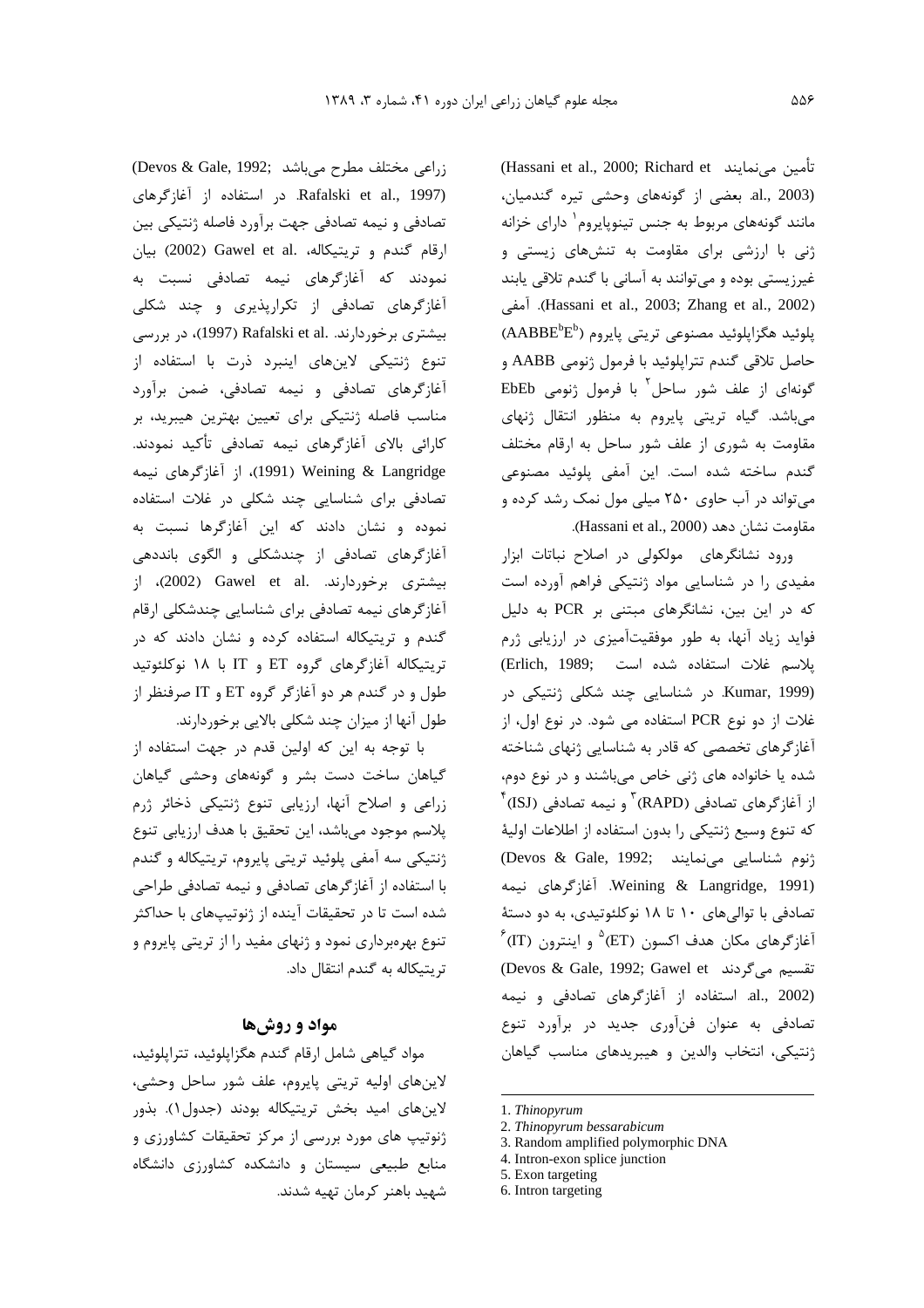| شماره         | علامت اختصارى           | ژنوتيپ                  | نوع گياه                       |
|---------------|-------------------------|-------------------------|--------------------------------|
| ١             | CS                      | رقم چينې بهاره          | گندم                           |
| ٢             | DH                      | هايلوئيد مضاعف          |                                |
| ٣             | Hi                      | رقم هيرمند              |                                |
| ۴             | Ha                      | رقم هامون               |                                |
| ۵             | Stt                     | تترایلوئید رقم استوارد  |                                |
| ۶             | $La/b = La.b$           | لاين La/b               | تريتي پايروم                   |
| ٧             | $Ma/b = Ma.b$           | لاين Ma/b               |                                |
| γ             | $Az/b = Az.b$           | لاين Az/b               |                                |
| ٩             | Ka/b= Ka.b              | لاين Ka/b               |                                |
| ١.            | $St/b = St.b$           | لاين St/b               |                                |
| ۱۱            | $Cr/b = Cr.b$           | لاين Cr/b               |                                |
| $\mathcal{N}$ | $La(4B)4D/b=La(4B)4D.b$ | لاين La(4B)4D/b         |                                |
| ۱۳            | <b>TNP</b>              | Thinopyrum bessarabicum |                                |
| ۱۴            | ۴۱۰۳                    | لاین ۴۱۰۳               | علف شور ساحل وحشى<br>تريتيكاله |
| ۱۵            | ۴۱۱۶                    | لاین ۱۱۶)               |                                |
| ۱۶            | $f \cdot \Lambda$       | لاین ۴۱۰۸               |                                |
| ۱۷            | $M_{45}$                | لاين M <sub>45</sub>    |                                |
| ۱۸            | ۴۱۱۵                    | لاین ۴۱۱۵               |                                |
|               |                         |                         |                                |

جدول ۱- مواد گیاهی مورد بررسی و علامت اختصاری آنها

واسرشته سازی اولیه در ۹۳ درجه سانتی گراد به مدت ۱۵۰ ثانیه و به دنبال آن ۴۲ سیکل؛ واسرشته سازی ثانويه در ۹۳ درجه سانتي گراد به مدت ۱ دقيقه با دماي اتصال ۳۶ درجه برای آغازگرهای تصادفی، ۶۰ درجه برای آغازگرهای نیمه تصادفی ۱۵ نوکلئوتیدی و ۶۳ درجه برای آغازگرهای نیمه تصادفی ۱۸ نوکلئوتیدی؛ بسط در دمای ۷۱ درجه سانتیگراد به مدت ۲ دقیقه؛ بسط نهایی در دمای ۷۱ درجه سانتی گراد به مدت ۸ دقيقه، بود. محصول PCR با الكتروفورز ژل آگارز ١/٨ درصد تفکیک، با اتیدیوم بروماید ۰/۱ درصد رنگ آمیزی و با دستگاه ژل خوان عکس برداری شدند. اندازهٔ قطعات تکثیری توسط دو نشانگر وزنی DNA و DNA فاژ لامبدا برش داده شده با دو آنزیم HinDIII و EcoRI. تخمین زده شد. قطعات تکثیر شده توسط آغازگرهای تصادفی و نیمه تصادفی بر اساس حضور و عدم حضور باند به ترتیب به صورت (۱) و (۰) رتبهبندی شدند. باندهای چند شکل، واضح و تکرارپذیر برای تشکیل ماتریس دادهها مورد استفاده قرار گرفتند.

DNA ژنومی ۱۸ ژنوتیپ، از مخلوط برگ جوان ۲۰ تک بوته تصادفی با روش مینی پروب با اندکی تغییر به صورت بالک استخراج شد (Chen & Ronald, 1999). کمیت و کیفیت نمونههای DNA حاصله با استفاده از الکتروفورز ژل آگارز ۱ درصد و دستگاه بیوفتومتر انجام شد (Zidani et al., 2005). DNA ژنومی نمونههای برگی با استفاده از ۳۲ آغازگر تصادفی (10bp) طراحی شده توسط شركت اپران (جدول ٢) و ٢٢ أغازگر نيمه تصادفی گروه ET و IT طراحی شده توسط Rafalski et .(1991) Weining & Langridge و 1991). (جدول۳) تکثیر شد. ۱۰ آغازگر تصافی و ۸ آغازگر نیمه تصادفی که توانستند باندهای چند شکل، واضح و تکراریذیر تولید نمایند، برای مطالعات بیشتر استفاده شدند (جداول ۴ و ۵). تكثير DNA با استفاده از آغازگرهای تصادفی و نیمه تصادفی، در حجم ۲۵ میکرولیتر مخلوط واکنش شامل آب دو بار تقطیر استريل، بافر PCR با غلظت ١x، كلريد منيزيم با غلظت ۳ میلی مولار، dNTP با غلظت ۲۰۰ میکرومول، آغازگر با غلظت ۰/۴ میکرومول، DNA با غلظت ۵۰ نانوگرم و آنزیم تک پلی مراز ۱ واحد، در میکروتیوپهای ۰/۲ سے سے صورت گرفت. برنامه ترموسایکلر شامل:

<sup>1. 100</sup>bp DNA Ladder, GenCraft, Germany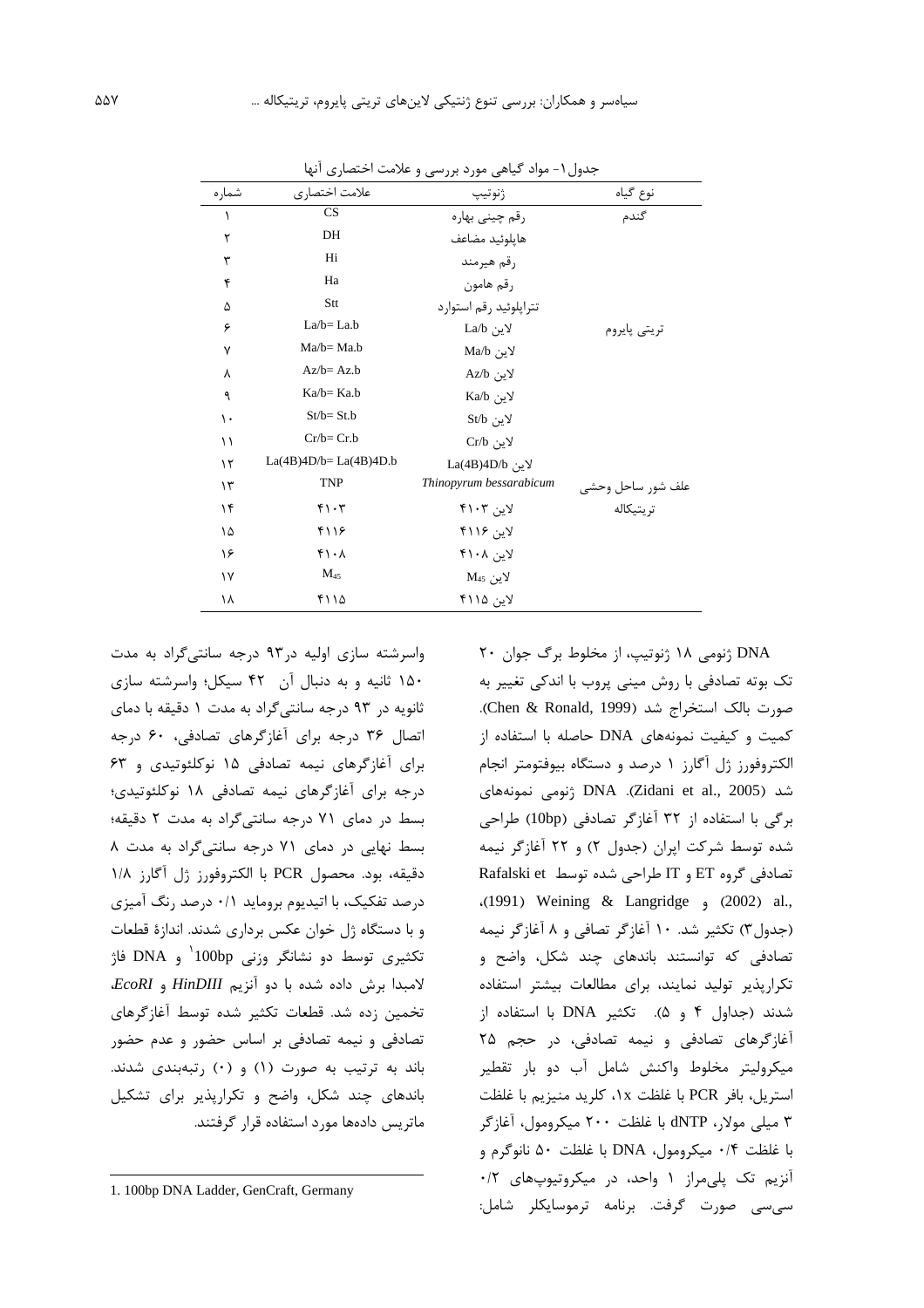به منظور بررسی کارآبی آغازگرهای مورد استفاده از  $\mathrm{PIC}$  فرمول [ $\mathrm{PIC}=[\sum \! 2\mathrm{P_i(1\text{-}P_i)}]$  استفاده شد، که در آن میانگین اطلاعات چند شکل هر آغازگر و P<sub>i</sub> فراوانی .<br>باندها میباشد (Mohammadi & Prasanna, 2003). شاخص نشانگری با فرمول MI=PIC×n×β محاسبه گردید که در این فرمول n تعداد کل باندهای تولید شده و β درصد باندهای چند شکل تولید شده توسط هر .<br>أغازگر مي،باشد (2005 .Tams et al). نمودار درختي با

.<br>استفاده از ضریب تشابه جاکارد و الگوریتم UPGMA ,سم شد. براي انجام آزمون نکوبي برازش بين ماتريس تشابه و ماتریس کوفنتیک (ماتریس حاصل از نمودار د. *ختي)* هميستگي كوفنتيك محاسبه شد. هميستگي .<br>بین ماتریس های تشابه حاصل از دو نوع نشانگر RAPD .<br>ذ و ISJ با استفاده از آزمون مانتل محاسبه شد. محاسبات آماری با نرمافزار NTSYS-PC نسخه ۲/۵ (Rohlf, 1992) انجام شد.

حدول ۲– آغا: گ های ، تصادف مورد استفاده، توالی و دمای اتصال آنها

| دمای اتصال | توالى أغازگر     | آغازگر             | دمای اتصال | توالى أغازگر     | آغاز گر           |
|------------|------------------|--------------------|------------|------------------|-------------------|
| 36         | 5' CCTGATCACC 3' | OPF <sub>o</sub> 3 | 36         | 5' TGCCGAGCTG 3' | No code 2         |
| 36         | 5' CAGCGACTGT 3' | <b>OPN 15</b>      | 36         | 5 ACTGAACGCC 3   | OPN <sub>05</sub> |
| 36         | 5 GAGACGCACA 3   | <b>OPN 06</b>      | 36         | 5 CTGACCAGCC 3   | <b>OPH 19</b>     |
| 36         | 5 GATGACCGCC 3   | OPC <sub>05</sub>  | 36         | 5 ACGCGCATGT 3   | $OPH-12$          |
| 36         | 5 GGCGGTTGTC 3   | OPM <sub>04</sub>  | 36         | 5' CTGCATCGTG 3' | $OPH - 7$         |
| 36         | 5' CACAGACACC 3' | OPN <sub>12</sub>  | 36         | 5' GGACCCTTAC 3' | $OPB-20$          |
| 36         | 5 AAGCGACCTG 3   | <b>OPN 16</b>      | 36         | 5 CCACAGCAGT 3   | OPB <sub>18</sub> |
| 36         | 5' CTGGGCAACT 3' | <b>OPM 06</b>      | 36         | 5 CAGGCCCTTC 3   | $OPA-1$           |
| 36         | 5 ACGGATCCTG 3   | OPF <sub>01</sub>  | 36         | 5 AATCGGGCTG3    | $OPA-4$           |
| 36         | 5 AAAGCTGCGG3    | OPC <sub>11</sub>  | 36         | 5' CAATCGCCGT 3' | $OPA-11$          |
| 36         | 5 GACCGACCCA 3   | no code 4          | 36         | 5' CAGCACCCAC 3' | $OPA-13$          |
| 36         | 5 GAATCGGCCA 3   | <b>OPH 18</b>      | 36         | 5 AGGTGACCGT 3   | $OPA-18$          |
| 36         | 5 CGAAGTCGCC 3   | <b>OPH 04</b>      | 36         | 5 GTTTCGCTCC 3   | $OPB-1$           |
| 36         | 5' GGACCTGCTG 3' | OPV <sub>10</sub>  | 36         | 5' TCGTGCGGGT 3' | <b>OPN 14</b>     |
| 36         | 5 AAGGCGGCAG3    | <b>OPI 06</b>      | 36         | 5' CTGATACGCC 3' | OPP-3             |
| 36         | 5 TTTGCCCGGT 3   | <b>OPI 08</b>      | 36         | 5 ACAACGCGAG 3   | <b>OPI</b> 10     |
|            |                  |                    |            |                  |                   |

حدول ۳- آغا: گ های نیمه تصادفی مورد استفاده، توالی و دمای اتصال آنها

| دمای اتصال | توالي آغازگر             | آغاز گر         | دمای اتصال | توالى أغازگر             | آغاز گر          |
|------------|--------------------------|-----------------|------------|--------------------------|------------------|
| 63         | 5` ACTTACCTGAGGCGCGAC 3` | ET <sub>1</sub> | 63         | 5` ACTTACCTGGCCAGCTGC 3` | ET40             |
| 60         | 5 ACCTACCTGGCCGAT 3      | ET33            | 63         | 5` ACTTACCTGCCTGCCGAG 3` | ET41             |
| 60         | 5` ACCTACCTGGGCGAG 3`    | ET34            | 63         | 5` ACTTACCTGCTGGCCGGA 3` | ET42             |
| 62         | 5 ACCTACCTGGGGCTC 3      | ET36            | 63         | 5` CCGGCAGGTCAGGTAAGT 3` | IT <sub>1</sub>  |
| 63         | 5` ACTTACCTGAGGCGCGAC 3` | ET37            | 63         | 5` GCAGAGGGCCAGGTAAGT 3` | IT <sub>3</sub>  |
| 63         | 5` ACTTACCTGCTGGCCGGA 3` | ET38            | 63         | 5` CTGCGGCCACAGGTAAGT 3` | IT <sub>4</sub>  |
| 63         | 5` ACTTACCTGGCCAGCTGC 3` | ET39            | 63         | 5` GGCGGAGAGCAGGTAAGT 3` | IT $5$           |
| 63         | 5` ACTTACCTGCCTACGCGG 3` | ET42            | 60         | 5` GAAGCCGCAGGTAAG 3`    | IT <sub>31</sub> |
| 60         | 5 ACTTACCTGGGCACG 3      | ET32            | 60         | 5 GATGCCCCAGGTAAG 3      | IT <sub>33</sub> |
| 60         | 5' ACCTACCTGCCGCAG 3'    | ET35            | 60         | 5 GCGGCATCAGGTAAG 3      | <b>IT34</b>      |
| 63         | 5` ACTTACCTGCTGGCCGGA 3` | ET39            | 60         | 5' GACTCGCCAGGTAAG 3'    | IT <sub>32</sub> |

به علت طول کم و مشابه بودن حرکت قطعات تکثیر .<br>شده توسط آغازگرهای تصادفی بر روی ژل آگارز در طی الكتروفون، قطعات حاصل إن أغازگرها*ی* تصادف نسبت به آغا:گرهای نیمه تصادفی قابلیت امتیا:دهی کمتری

### نتايج و بحث

I

ا: ۳۲ آغا: گ تصادفی ۱۰ آغا: گ و از ۲۲ آغا: گ نیمه تصادفی گروه ET و IT، ۸ آغازگر توانستند باند حندشکا ، واضح و تکراریذر تولید کنند (حداول۴ و ۵).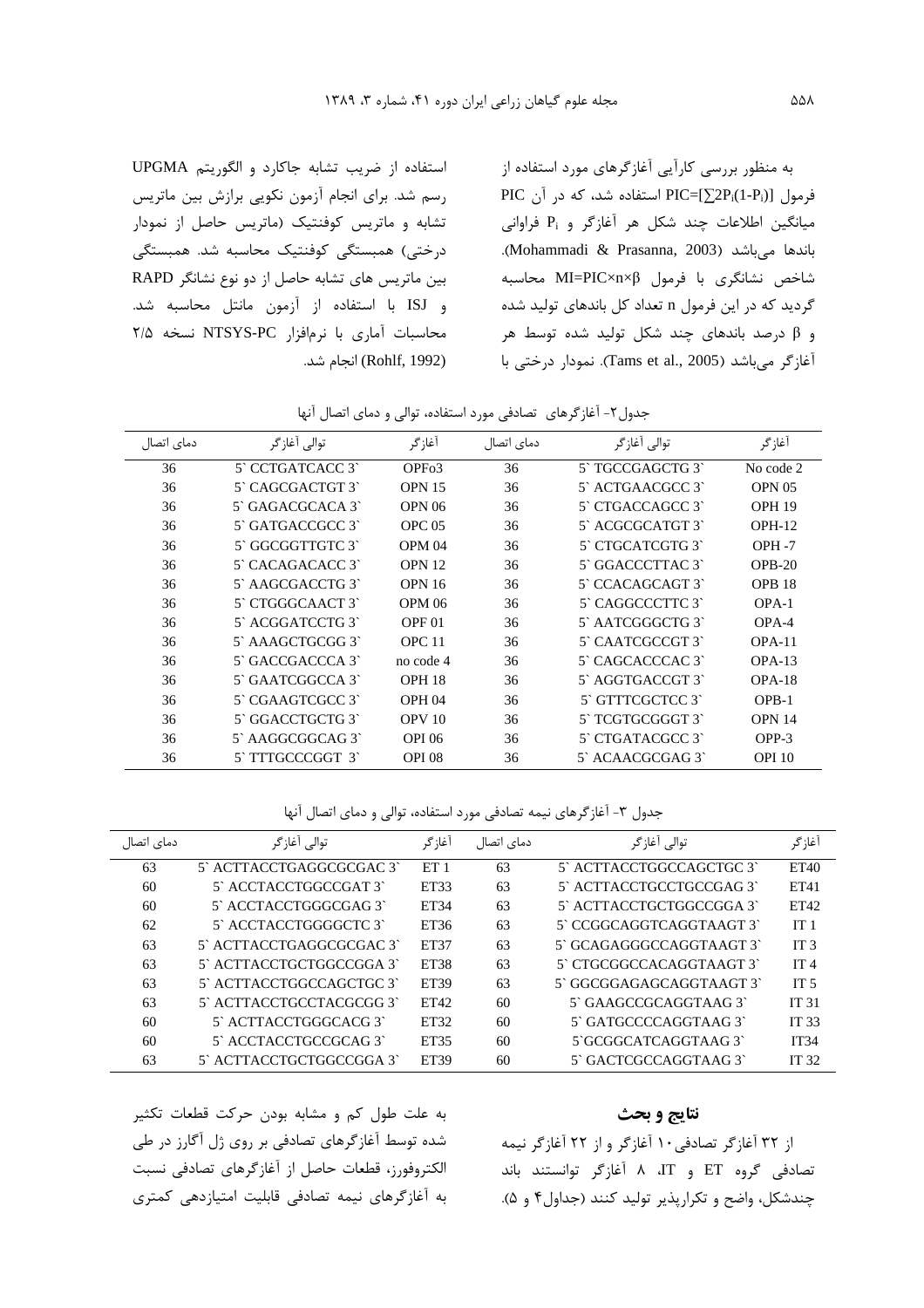Weining & (2002) Rafalski et al. نتايج با نتايج Langridge (1991) مطابقت داشت. مقايسه تكنيك RAPD و ISJ در گوجه فرنگی نشان داد که تعداد باندهای تکثیر شده در تکنیک ISJ بیشتر از RAPD است (Przetakiewize et al., 2002). قطعات تكثير شده با آغازگر نیمه تصادفی IT دارای چندشکلی بیشتر و اندازه قطعات بزرگتر بودند. یک آغازگر با وجود نقاط اتصال بیشتر روی ژنوم، احتمال بیشتری برای تکثیر قطعات DNA خواهد داشت و هر چه طول قطعهای از ژنوم که آغازگر به عنوان مکان هدف و تکثیر انتخاب می کند بزرگتر باشد، شانس تکثیر قطعات بیشتر با طول بزرگتر بیشتر خواهد بود Weining & Langridge, 1991). نواحی از ژنوم که قابلیت کد نمودن ژنها را ندارند (اینترونها) بیش از ۹۵ درصد کل ژنوم یک گیاه را تشکیل می دهند ,Erlich, 1989; Kumar و با توجه به 1999; Weining & Langridge, 1991) این که آغازگرهای IT این نواحی را مورد هدف و تکثیر قرار میدهند، شانس تکثیر قطعات بیشتر و با طول بزرگتر در آنها بیشتر است. این نتایج مؤیّد این موضوع است كه اندازه و تعداد قطعات بين ژني (اينترون) در ژنوم تریتی پایروم، تریتیکاله و گندم زیاد میباشد که همین عامل سبب اندازه بزرگ تر و قطعات بیشتر تولید شده توسط این دسته از آغازگرها شده است. علاوه بر این جهشها مهمترین عامل ایجاد کننده چند شکلی در مطالعات تنوع ژنتيكى توسط نشانگرهاى مولكولى می باشند. با توجه به این که نواحی اینترون از لحاظ تکاملی کمتر حفاظت شدهاند و به بروز جهشهای مختلف حساسيت بيشترى دارند ;Erlich, 1989) (Kumar, 1999)، لذا چند شکلی بیشتر در نواحی اینترون که توسط آغازگرهای IT بروز یافته است، دور از Rafalski et al. انتظار نمی باشد. نتایج مشابهی توسط (2002)، روی چاودار مشاهده شد. در مطالعه آنها آغازگرهای ۱۵ نوکلئوتیدی و عمدتاً آغازگرهای IT چند شكلى بيشترى داشتند. .Przetakiewicz et al (2002) در مطالعه نشانگرهای RAPD و ISJ بیان نمودند که آغازگرهای ۱۸ نوکلئوتیدی الگوی باندی پیچیدهتری داشته ولی تفاوت عمدهای بین آغاز گرهای ET و IT ديده نمي شود.

داشتند و در مراحل اولیه از آزمایش حذف شدند. آغازگرهای تصادفی در کل ۱۲۶ باند تولید کردند که ۹۶/۸۲ درصد (۱۲۲ باند) آنها چند شکل بودند. بيشترين تعداد باند، مربوط به آغازكر OPM06 با ٢٠ باند (شكل ۵) و كمترين تعداد باند مربوط به آغازگر OPN14 با ۶ باند بود. متوسط تعداد باند به ازای هر آغازگر تصادفی ۱۲/۶ بود. اندازه باندهای تکثیر یافته توسط هر آغازگر تصادفی در دامنه ۴۸۰۰-۲۰۰ جفت باز قرار داشت. آغازگرهای نیمه تصادفی در کل ۱۵۳ باند تولید کردند که همه آنها چند شکل بودند. بیشترین تعداد باند مربوط به آغازگر IT34 با ۴۲ باند (شکل ۶) و كمترين تعداد باند مربوط به آغازگر ET33 با ۸ باند بود. میانگین تعداد باند به ازای هر آغازگر ۱۹/۱۲ بود. اندازه باندهای تکثیر یافته توسط این آغازگرها در دامنه ۲۰۰-۵۰۰۰ جفت باز قرار داشت. .Gawel et al (2002)، در ارزیابی گندم و تریتیکاله با آغازگرهای نیمه تصادفی، میانگین تعداد قطعات تکثیر شده به ازای هر یک از آغازگرهای نیمه تصادفی را ۱۴ باند گزارش نمودند. نتايج مطالعه حاضر ضمن مشابهت با ساير مطالعات که از آغازگر تصادفی و نیمه تصادفی استفاده Cawel et al., 2002; Iqbal et al., 2007; كرده بودند Przetakiewicz et al., 2002)، از میانگین تعداد باند بالاتری برخوردار بود که بیانگر کارایی بالای آغازگرهای مورد مطالعه در ایجاد چند شکلی میباشد. از ۲۷۹ باند تکثیر شده توسط آغازگرهای تصادفی و نیمه تصادفی ۴۰ باند (۱۶/۸ درصد) بین علف شور ساحل (E $^{\rm b}\text{E}^{\rm b}$ ) و رقم چینی بهاره (AABBDD) مشترک بودند که نشان D دهنده قرابت ژنتیکی ژنوم  $E^b$  با ژنوم های A، B و میباشد. .Hassani et al (2003)، در تقسیم میوز این لاینها مقادیر کمی مولتی والنت مشاهده کردند که  $E^b$ و B ،A ناشی از جفت شدن همیولوگی بین ژنومهای B ،A و بود.

ميانگين ميزان اطلاعات چند شكل (PIC) حاصل از آغازگرهای تصادفی و نیمه تصادفی به ترتیب ۰/۳۰۸ و ۰/۳۱۵ و شاخص نشانگری (MI) به ترتیب ۳/۷۳ و ۶/۴۴ بود. میانگین PIC و MI در تکنیک ISJ بیشتر از میانگین آنها در تکنیک RAPD بود، لذا این نشانگرها در برآورد تنوع ژنتیکی بهتر از RAPD عمل می نمایند. این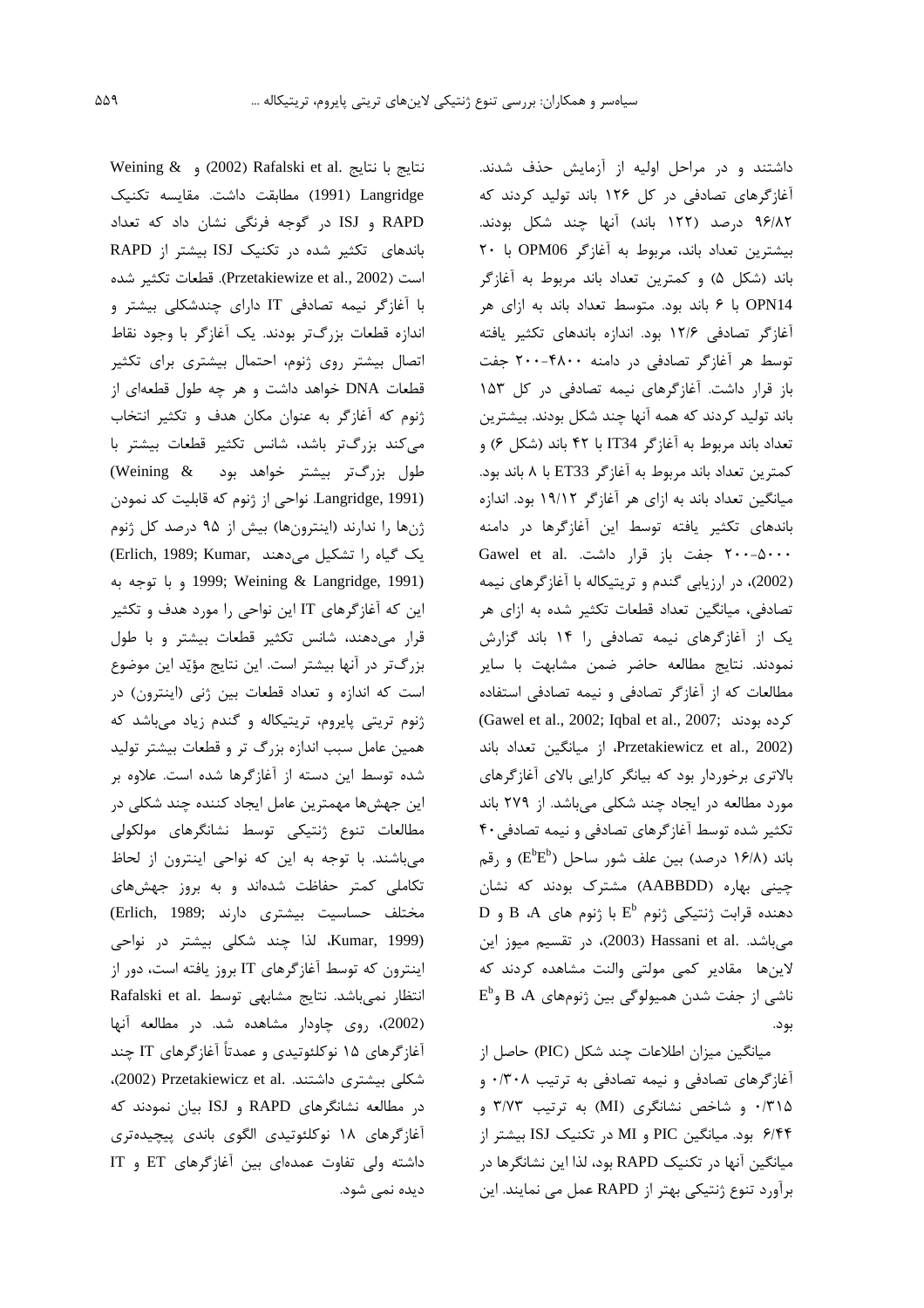|                                   |                      |                      | چند شکلی و شاخص نشانگری DINA ژنومی حاصل از هر آغاز کر با آغاز کرهای تصادفی (KAPD) |                  |                   |
|-----------------------------------|----------------------|----------------------|-----------------------------------------------------------------------------------|------------------|-------------------|
| MI                                | <b>PIC</b>           | درصد چند شکلی        | باند های چند شکل                                                                  | تعداد کل باند ها | آغاز گر           |
| $\Delta/\lambda$ 9                | .7799                | $\cdot \cdot \cdot$  | ۱۵                                                                                | ۱۵               | OPN <sub>15</sub> |
| 9/5.                              | $\cdot$ /۳۲ $\cdot$  | $\cdot \cdot \cdot$  | ٢٠                                                                                | ٢٠               | OPM <sub>06</sub> |
| 4100                              | $\cdot$ /٣۵۰         | $\cdot \cdot \cdot$  | ۱۳                                                                                | ۱۳               | OPC <sub>05</sub> |
| $f/\Delta f$                      | .77                  | $\cdot \cdot \cdot$  | ۱۶                                                                                | ۱۶               | OPM <sub>04</sub> |
| $\mathbf{r}/\mathbf{r}$           | $\cdot$ /۲۷۸         | $\cdot \cdot \cdot$  | ۱۲                                                                                | ۱۲               | OPN <sub>12</sub> |
| ۲/۲۵                              | $\cdot$ /۳۷۵         | $\cdot \cdot \cdot$  | ۶                                                                                 | ۶                | OPN14             |
| $\mathbf{r}/\mathbf{a}\mathbf{r}$ | $\cdot$ /۳۵۸         | $\cdot \cdot \cdot$  | ۱۱                                                                                | ۱۱               | OPN <sub>02</sub> |
| $Y/Y$ ۹                           | .771                 | VA/AV                | ۱۱                                                                                | ۱۴               | OF <sub>01</sub>  |
| $\mathbf{Y}/\mathbf{f}$ .         | .7799                | $\lambda V/\Delta$ . | ٧                                                                                 | ٨                | OPC11             |
| $\Upsilon/\Upsilon$               | $\cdot$ /۲۱ $\cdot$  | $\cdot \cdot \cdot$  | ۱۱                                                                                | ۱۱               | OPN <sub>05</sub> |
| $\Upsilon/\Upsilon\Upsilon$       | $\cdot$ /۳ $\cdot$ ۸ | 98187                | ۱۲/۲                                                                              | ۱۲۶              | ميانگين           |

حدول ۴– تعداد کل باندهای مشاهده شده، تعداد باند جند شکل، درصد جند شکلی، میانگین میزان اطلاعات چند شکلی و شاخص نشانگری DNA ژنومی حاصل از هر آغاز گر با آغازگرهای تصادفی (RAPD)

حدول ۵– تعداد کل باندهای مشاهده شده، تعداد باند جند شکل، درصد جند شکلی، میانگین میزان اطلاعات چند شکلی و شاخص نشانگری DNA ژنومی حاصل از هر آغاز گر با آغازگرهای نیمه تصادفی (ISJ)

| ی ہیں۔                |                      | ر ر ب<br>.    | ں ر<br>ر ر پ     | رب<br>َب<br>ت ر | $\mathbf{r}$     |
|-----------------------|----------------------|---------------|------------------|-----------------|------------------|
| MI                    | <b>PIC</b>           | درصد چند شکلی | باند های چند شکل | کل باند ها      | آغاز گر          |
| 18185                 | .799                 | ۱۰۰           | ۴۲               | ۴۲              | IT34             |
| Y/YF                  | $\cdot$ /٢٨١         | ۱۰۰           | ٨                | ٨               | ET <sub>33</sub> |
| $f/\lambda\lambda$    | .7799                | ۱۰۰           | ۱۳               | ۱۳              | ET34             |
| Y/YY                  | $\cdot$ $/$ ۳۲۷      | ۱۰۰           | ۱۰               | ۱۰              | ET36             |
| f/Y                   | $\cdot$ /۳ $\cdot$ ) | ۱۰۰           | ۱۴               | ۱۴              | ET37             |
| F/FY                  | .759                 | ۱۰۰           | ۱۹               | ۱۹              | ET38             |
| $\Delta$ /۶ $\Lambda$ | $\cdot$ /۲۹۹         | ۱۰۰           | ۱۴               | ۱۴              | ET39             |
| $\mathcal{L}$         | $\cdot$ /۳ $\cdot$ ۳ | ۱۰۰           | ٣٣               | ٣٣              | ET42             |
| 9/88                  | $\cdot$ /۳۱۶         | $\cdots$      | ۱۹/۱۲            | 19/17           | ميانگين          |
|                       |                      |               |                  |                 |                  |

ازنشانگر SSR و AFLP همبستگی متوسط و معنیدار مشاهده نمودند. ابن محققین بیان نمودند که .<br>نشانگرهای SSR و AFLP اطلاعات یکسانی را در شناسایی ژرم بلاسم فراهم می آورند. همیستگی بایین و غيرمعنى دار ماتريس هاى تشابه RAPD و ISJ ممكن است ناشہ از تنوع زباد آغازگ های نیمه تصادفی نسبت به آغازگرهای تصادفی و با به دلیل فاصله ژنتیکی زباد Powell et . و E<sup>b</sup> با يكديگر باشد. Powell et و E <u>:</u> .al (1996)، بيان نمودند، زماني كه ژنوتيپ هاي خيلي .<br>ن .<br>نزدیک با خیلے دور یا هم مقایسه مے شوند، همیستگ*ے* ماتریس تشابه نشانگر SSR با ماتریس تشابه دیگر .<br>نشانگرهای مولکول*ی* ممکن است، کاهش باید. دو رقم تریتیکاله ۴۱۰۳ و ۴۱۱۶ به ترتیب با ضریب تشابه ....<br>تنتیکی ۱۴۴، ۱۶۳، ۱۵۳، ۳۰/۵۳ دای آغازگرهای تصادف

ماتریس تشابه لاینهای اولیه تریتی پایروم، ارقام اصلاح شده گندم و لاینهای امید بخش تریتیکاله با .<br>استفاده از آغازگرهای تصادف، نیمه تصادف و ترکیب .<br>آنها به ترتیب د. حداول ۶، ۷ و ۸ نشان داده شده است. ضرایب تشابه ژنتیکی حاصل از نشانگر RAPD در دامنه ۰/۰۱-۰/۵۵ با میانگین ۰/۲۱۳، از نشانگر ISJ در دامنه ۰/۰۲–۰/۰۲ ما میانگ ۰/۱۸۸ و از ترکیب آنها د. دامنه ۰/۵۵–۰/۰۴ با میانگ ۰/۲۰۰ قال داشت. همبستگی بین ماتریس تشابه حاصل از آغازگرهای تصادف و آغازگرهای نیمه تصادف بایین و غیر معنی دار .<br>(۰/۲۶۱ بود. بنابراین نشانگرهای RAPD و ISJ اطلاعات متفاوتی را در شناسایی ژرمپلاسم تریتی .<br>پایروم، تریتیکاله و گندم فراهم میآورند. .Tams et al .<br>(2005)، در تريتيكاله زمستانه بين ماتريس تشابه حاصل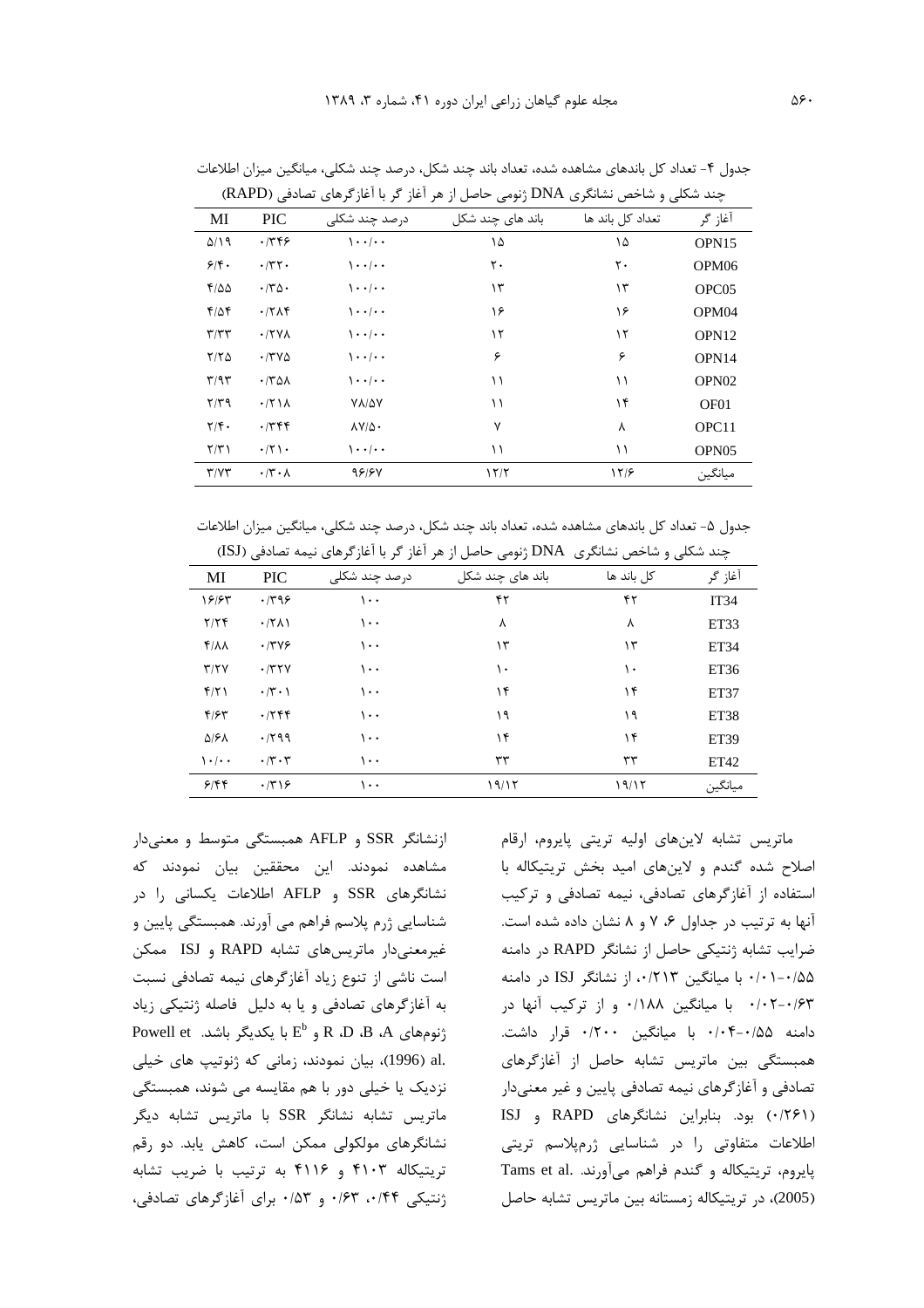نیمه تصادفی و ترکیب آنها بیشترین تشابه و گندم تترایلوئید رقم استوارد با لاین تریتیکاله ۴۱۰۳ با ضریب تشابه ژنتیکی ۰/۰۴ برای هر سه حالت کمترین قرابت ژنتیکی را داشتند. لاینهای St/b و Cr/b نسبت به سایر لاینهای تریتی پایروم بیشترین تشابه ژنتیکی را با والد يدري شان ( علف شور ساحل) داشتند. لاين St/b نسبت به سایر لاینهای اولیه تریتی پایروم، خویشاوندی نزدیک تری با علف شور ساحل داشت. تشابه ژنتیکی لاین La(4B)4D/b با رقم چینی بهاره گندم بیشتراز سایر لاينهاى اوليه تريتي پايروم (به ترتيب ٠/٢١، ٠/٤١ و ۰/۳۴ برای آغازگرهای تصادفی، نیمه تصادفی و ترکیب آنها) بود. میزان تشابه این لاین با علف شور ساحل (والد پدری) برای آغازگرهای تصادفی، نیمه تصادفی و ترکیب آنها به ترتيب ۰/۳۴ ، ۰/۲۵ و ۰/۳۰ بود. احتمالاً اين لاين خصوصیات مفید رقم چینی بهاره و والد پدری (مقاومت به شوری و خشکی) را به ارث برده باشد. ضریب تشابه ژنتیکی بین رقم هامون و علف شور ساحل (به ترتیب ۰/۳۰، ۰/۲۱ و ۰/۲۴ برای آغازگرهای تصادفی، نیمه تصادفی و ترکیب آنها) بیشتر از رقم هیرمند و علف شور ساحل (به ترتیب ۰/۹۰، ۰/۰۷ و ۰/۱۳ برای آغازگرهای تصادفی، نیمه تصادفی و ترکیب آنها) بود. این مسئله

می تواند نشاندهندهٔ زمینه ژنتیکی نسبتا نزدیک رقم هامون و علف شور ساحل باشد. رقم هامون مقاوم به خشکی و شوری است و احتمالاً بین ژنهای مقاومت به شوری و خشکی این رقم و علف شور ساحل قرابت ژنتیکی نزدیکی وجود دارد.

نمودار درختی حاصل از تجزیه خوشه ای لاینهای اوليه تريتي پايروم، ارقام اصلاح شده گندم و لاين هاي امید بخش تریتیکاله با استفاده از آغازگرهای تصادفی، نیمه تصادفی و ترکیب آنها به ترتیب در اشکال ۰۱ ۲ و ۳ نشان داده شده است. همبستگی کوفنتیک (همبستگی ماتریس تشابه با ماتریس کوفنتیک) نشانگرهای ISJ ،RAPD و ترکیب آنها به ترتیب با مقادیر ۰/۸۲، ۰/۸۷ و ۰/۸۴ بالا و بسیار معنیدار بود.

نمودار درختی حاصل از تجزیه خوشهای ژنوتیپها با آغازگرهای تصادفی به دو گروه بزرگ قابل تفکیک است. گروه اول شامل لاینها و ارقام La(4B)4D/b .CS Cr/b St/b Ma/b 4116 4103 Ka/b DH Ha Az/b ،La/b ،4115 ،4108 ،TNP و Hi مي باشد. در اين گروه دو لاین St/b و Cr/b با داشتن بیشترین شباهت ژنتیکی (۰/۵۵) با هم در یک گروه قرار گرفته و رقم هیرمند بیشترین فاصله ژنتیکی (۰/۰۸) را با این گروه

جدول ۶- ماتریس تشابه بر اساس ضریب تشابه جاکارد با استفاده از پرایمرهای تصادفی (RAPD)

| MH5         | 4108        | 4116                         | 4103                | <b>TNP</b>                                   | La/b               | Cr/b        | St/b               | Ka/b | Az/b                              | Ma/b                                                                                                                      | La/b | Stt                     | Ha                                                                  | Hi | DH                                                                                            | <b>CS</b>                            | ژنوتيپ          |
|-------------|-------------|------------------------------|---------------------|----------------------------------------------|--------------------|-------------|--------------------|------|-----------------------------------|---------------------------------------------------------------------------------------------------------------------------|------|-------------------------|---------------------------------------------------------------------|----|-----------------------------------------------------------------------------------------------|--------------------------------------|-----------------|
|             |             |                              |                     |                                              |                    |             |                    |      |                                   |                                                                                                                           |      |                         |                                                                     |    |                                                                                               | $\cdot$ /۳۹                          | DH              |
|             |             |                              |                     |                                              |                    |             |                    |      |                                   |                                                                                                                           |      |                         |                                                                     |    |                                                                                               | $\cdot/\cdot$ $\cdot/\cdot$ $\theta$ | Hi              |
|             |             |                              |                     |                                              |                    |             |                    |      |                                   |                                                                                                                           |      |                         |                                                                     |    | $\cdot$ /٢١ $\cdot$ /١٨ $\cdot$ /٣٨                                                           |                                      | Ha              |
|             |             |                              |                     |                                              |                    |             |                    |      |                                   |                                                                                                                           |      |                         |                                                                     |    | $.18 + .10 + .18 + .18$                                                                       |                                      | Stt             |
|             |             |                              |                     |                                              |                    |             |                    |      |                                   |                                                                                                                           |      |                         |                                                                     |    | $\cdot$ / $\cdot$ ۳ $\cdot$ /1 $\wedge$ $\cdot$ / $\cdot$ ۳ $\cdot$ /۳۶                       | $\cdot$ /۳)                          | La/b            |
|             |             |                              |                     |                                              |                    |             |                    |      |                                   |                                                                                                                           |      |                         |                                                                     |    | $\cdot$ /1Y $\cdot$ /1 $\circ$ $\cdot$ /۳۳ $\cdot$ /۲۰ $\cdot$ /۳۲                            | $\cdot$ /۳)                          | Ma/b            |
|             |             |                              |                     |                                              |                    |             |                    |      |                                   | $\cdot$ /\Y                                                                                                               |      | $\cdot$ /۲۵ $\cdot$ /۰۱ |                                                                     |    | $\cdot$ / $\cdot$ A $\cdot$ / $\cdot$ $\cdot$ $\cdot$ /19 $\cdot$ /14                         |                                      | Az/b            |
|             |             |                              |                     |                                              |                    |             |                    |      | $\cdot$ /16                       | $\cdot$ /۳۸                                                                                                               |      |                         |                                                                     |    | $\cdot$ /۳۲ $\cdot$ /۲۰ $\cdot$ /۳۷ $\cdot$ /۱۲ $\cdot$ /۴۴ $\cdot$ /۳۱                       |                                      | Ka/b            |
|             |             |                              |                     |                                              |                    |             |                    |      | $\cdot$ /۳ $V$ $\cdot$ /۱۳        | $\cdot$ /۳۹                                                                                                               |      |                         |                                                                     |    | $\cdot$ /18 $\cdot$ / $\cdot$ Y $\cdot$ /۳۲ $\cdot$ /10 $\cdot$ /۳۶ $\cdot$ /۳۳               |                                      | St/b            |
|             |             |                              |                     |                                              |                    |             | $\cdot$ /55        |      |                                   | $\cdot$ /۳۵ $\cdot$ /۱۵ $\cdot$ /۳ $\cdot$ $\cdot$ /۱۸ $\cdot$ /۱ $\cdot$ $\cdot$ /۲۲ $\cdot$ /۱۸ $\cdot$ /۳۶ $\cdot$ /۲۵ |      |                         |                                                                     |    |                                                                                               |                                      | Cr/b            |
|             |             |                              |                     |                                              |                    | $\cdot$ /۳۳ | $\cdot$ /۳۲        |      |                                   | $\cdot$ /٣۴ $\cdot$ /١٩ $\cdot$ /١٨ $\cdot$ /٣۶ $\cdot$ /٠١ $\cdot$ /٣٨ $\cdot$ /١٣ $\cdot$ /٣٥ $\cdot$ /۴١               |      |                         |                                                                     |    |                                                                                               |                                      | La(4B)4D/b      |
|             |             |                              |                     |                                              | .779               | $\cdot$ /۳) | .776               |      | $\cdot$ /۳۳. $\cdot$ /۰۹          | $\cdot$ /۲۹                                                                                                               |      |                         |                                                                     |    | $\cdot$ /۲۱ $\cdot$ /۱۲ $\cdot$ /۳ $\cdot$ $\cdot$ / $\cdot$ ۹ $\cdot$ /۲۴ $\cdot$ /۳ $\cdot$ |                                      | <b>TNP</b>      |
|             |             |                              |                     | $\cdot$ /۲۵                                  | $\cdot$ /۳۵        | $\cdot$ /۳۳ | $\cdot$ /۳۲        |      | $\cdot/\lambda$ $\cdot/\lambda$ . | $\cdot$ /۲ $\cdot$                                                                                                        |      |                         | $\cdot$ /14 $\cdot$ / $\cdot$ f $\cdot$ /٣٢ $\cdot$ /1٣ $\cdot$ /٢٣ |    |                                                                                               | $\cdot$ /۳)                          | 4103            |
|             |             |                              | $\cdot$ /۴۴         | $\cdot$ /۳)                                  | $\cdot$ /۳)        | $\cdot$ /۲۲ | $\cdot$ /۲ $\cdot$ |      | $\cdot$ /۴۳ $\cdot$ /۱۳           | $\cdot$ /۲۱                                                                                                               |      |                         | $\cdot$ /۲۳ $\cdot$ /۱۶ $\cdot$ /۲۸ $\cdot$ /۰۴ $\cdot$ /۴۳         |    |                                                                                               | $\cdot$ /۳۲                          | 4116            |
|             |             | $\cdot/\lambda$              | $\cdot$ /۲۱         | $\cdot$ /۲۲                                  | $\cdot$ /19        |             |                    |      |                                   | $\cdot$ /۳ $\cdot$ $\cdot$ /۲۵ $\cdot$ /۱۵ $\cdot$ / $\cdot$ ۲ $\cdot$ /۱ $\cdot$                                         |      |                         |                                                                     |    | $\cdot$ /11 $\cdot$ /10 $\cdot$ /16 $\cdot$ /14 $\cdot$ /1V $\cdot$ /1V                       |                                      | 4108            |
|             | $\cdot$ /۲۳ | $\cdot$ / $\cdot$ $\epsilon$ | $\cdot$ / $\cdot$ 9 | $\cdot/\gamma$                               | $\cdot/11$         |             |                    |      |                                   | $\cdot$ /۲۶ $\cdot$ /۱۴ $\cdot$ /۰۹ $\cdot$ /۰۵ $\cdot$ /۰۸ $\cdot$ /۰۹ $\cdot$ /۱۷ $\cdot$ /۰۷ $\cdot$ /۱۴               |      |                         |                                                                     |    |                                                                                               |                                      | MH <sub>5</sub> |
| $\cdot$ /۱۶ | $\cdot$ /۴۱ | $\cdot$ /۳۱                  |                     | $\cdot$ $/7 \cdot \cdot \cdot$ $\cdot$ $/77$ | $\cdot$ /۲ $\cdot$ |             |                    |      |                                   | $\cdot$ /٣٣ $\cdot$ /٢۴ $\cdot$ /٢٢ $\cdot$ /٠٢ $\cdot$ /١٠ $\cdot$ /٠٨ $\cdot$ /١٧ $\cdot$ /١۴ $\cdot$ /٢٢ $\cdot$ /١۵   |      |                         |                                                                     |    |                                                                                               |                                      | 4115            |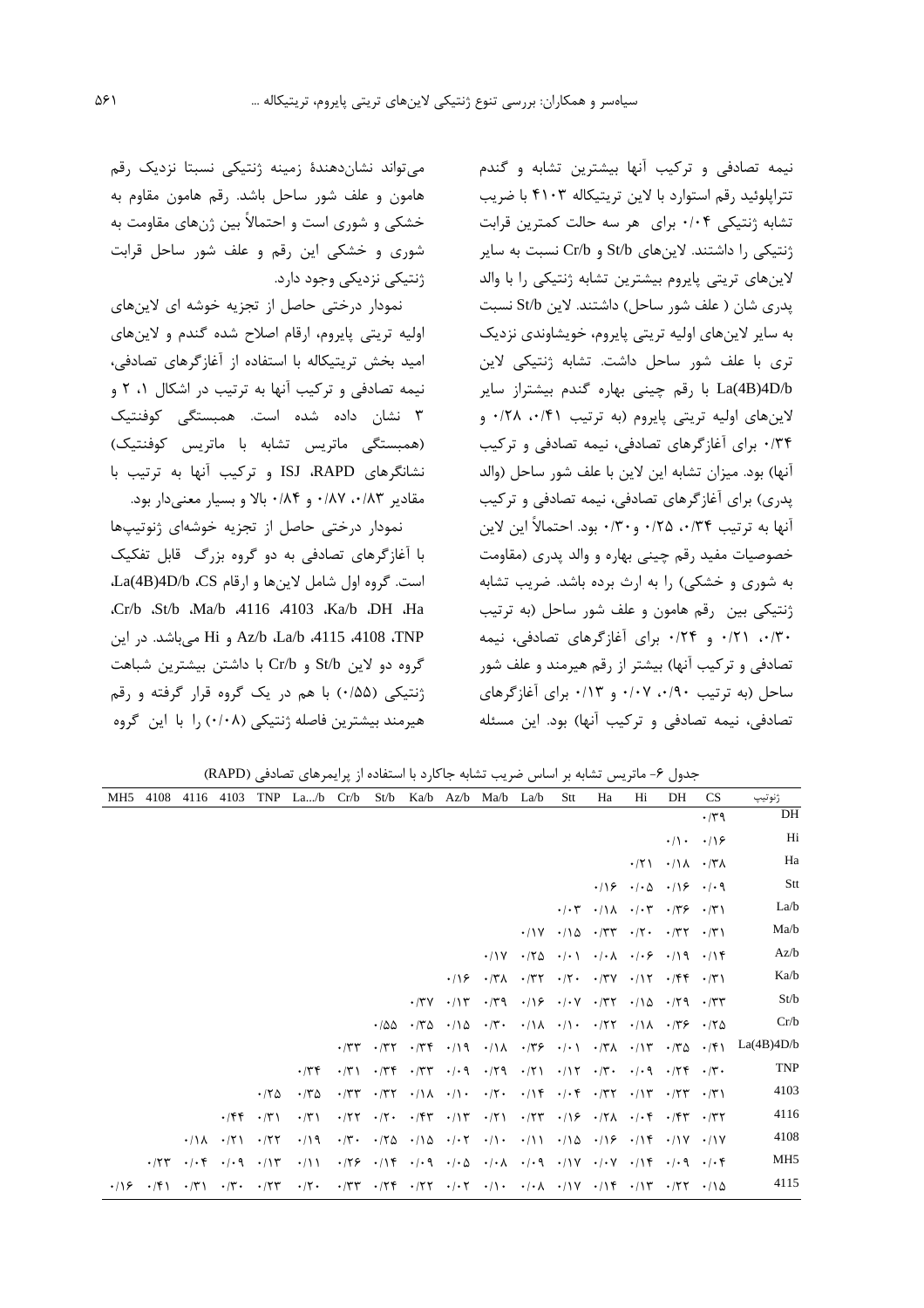| MH <sub>5</sub> | 4108               | 4116        | 4103        |                    | TNP $La/b$ $Cr/b$ | St/b        |             | Ka/b Az/b                                                  | Ma/b                                                                                                                                                                                                                                                                                                                                                                                                      | La/b                                                                                        | Stt                                                   | Ha                                                                                                                                                                                                                                                                                                                                                                                                                 | Hi | DH                                                       | CS                      | ژنوتيپ                                                                                                                                                        |
|-----------------|--------------------|-------------|-------------|--------------------|-------------------|-------------|-------------|------------------------------------------------------------|-----------------------------------------------------------------------------------------------------------------------------------------------------------------------------------------------------------------------------------------------------------------------------------------------------------------------------------------------------------------------------------------------------------|---------------------------------------------------------------------------------------------|-------------------------------------------------------|--------------------------------------------------------------------------------------------------------------------------------------------------------------------------------------------------------------------------------------------------------------------------------------------------------------------------------------------------------------------------------------------------------------------|----|----------------------------------------------------------|-------------------------|---------------------------------------------------------------------------------------------------------------------------------------------------------------|
|                 |                    |             |             |                    |                   |             |             |                                                            |                                                                                                                                                                                                                                                                                                                                                                                                           |                                                                                             |                                                       |                                                                                                                                                                                                                                                                                                                                                                                                                    |    |                                                          | $\cdot$ /٢١             | DH                                                                                                                                                            |
|                 |                    |             |             |                    |                   |             |             |                                                            |                                                                                                                                                                                                                                                                                                                                                                                                           |                                                                                             |                                                       |                                                                                                                                                                                                                                                                                                                                                                                                                    |    |                                                          | $\cdot$ /۴۴ $\cdot$ /۲۷ | Hi                                                                                                                                                            |
|                 |                    |             |             |                    |                   |             |             |                                                            |                                                                                                                                                                                                                                                                                                                                                                                                           |                                                                                             |                                                       |                                                                                                                                                                                                                                                                                                                                                                                                                    |    | $\cdot$ /19 $\cdot$ /10 $\cdot$ /14                      |                         | Ha                                                                                                                                                            |
|                 |                    |             |             |                    |                   |             |             |                                                            |                                                                                                                                                                                                                                                                                                                                                                                                           |                                                                                             |                                                       |                                                                                                                                                                                                                                                                                                                                                                                                                    |    | $\cdot$ /14 $\cdot$ /79 $\cdot$ /70 $\cdot$ /11          |                         | Stt                                                                                                                                                           |
|                 |                    |             |             |                    |                   |             |             |                                                            |                                                                                                                                                                                                                                                                                                                                                                                                           |                                                                                             |                                                       | $\cdot$ $\uparrow$ $\cdot$ $\cdot$ $\uparrow$ $\cdot$ $\cdot$ $\uparrow$ $\uparrow$ $\uparrow$ $\uparrow$ $\uparrow$ $\uparrow$ $\uparrow$ $\uparrow$ $\uparrow$ $\uparrow$ $\uparrow$ $\uparrow$ $\uparrow$ $\uparrow$ $\uparrow$ $\uparrow$ $\uparrow$ $\uparrow$ $\uparrow$ $\uparrow$ $\uparrow$ $\uparrow$ $\uparrow$ $\uparrow$ $\uparrow$ $\uparrow$ $\uparrow$ $\uparrow$ $\uparrow$ $\uparrow$ $\uparrow$ |    |                                                          |                         | La/b                                                                                                                                                          |
|                 |                    |             |             |                    |                   |             |             |                                                            |                                                                                                                                                                                                                                                                                                                                                                                                           |                                                                                             | $\cdot$ $\cdot$ $\cdot$ $\cdot$ $\uparrow$ $\uparrow$ |                                                                                                                                                                                                                                                                                                                                                                                                                    |    | $\cdot$ /17 $\cdot$ /٣1 $\cdot$ /٢٣ $\cdot$ /٢۵          |                         | Ma/b                                                                                                                                                          |
|                 |                    |             |             |                    |                   |             |             |                                                            |                                                                                                                                                                                                                                                                                                                                                                                                           | $\cdot / 10$ $\cdot / 11$ $\cdot / 17$ $\cdot / 19$ $\cdot / 11$ $\cdot / 11$ $\cdot / 11$  |                                                       |                                                                                                                                                                                                                                                                                                                                                                                                                    |    |                                                          |                         | Az/b                                                                                                                                                          |
|                 |                    |             |             |                    |                   |             |             | $\cdot$ /۲۷                                                | $\cdot$ /۲۳                                                                                                                                                                                                                                                                                                                                                                                               |                                                                                             |                                                       |                                                                                                                                                                                                                                                                                                                                                                                                                    |    |                                                          |                         | Ka/b                                                                                                                                                          |
|                 |                    |             |             |                    |                   |             | $\cdot$ /۲۴ | $\cdot$ /14                                                |                                                                                                                                                                                                                                                                                                                                                                                                           | $\cdot$ /14 $\cdot$ /17 $\cdot$ / $\cdot$ $\circ$ $\cdot$ /11                               |                                                       |                                                                                                                                                                                                                                                                                                                                                                                                                    |    | $\cdot$ /۲۵ $\cdot$ /۱۱ $\cdot$ /۲۲                      |                         | St/b                                                                                                                                                          |
|                 |                    |             |             |                    |                   | $\cdot$ /۳۳ |             | $\cdot$ $\uparrow \cdot$ $\cdot$ $\mid$ $\uparrow \rangle$ |                                                                                                                                                                                                                                                                                                                                                                                                           | $\cdot$ /1Y $\cdot$ / $\cdot$ 9 $\cdot$ /1۳ $\cdot$ /1Y $\cdot$ /1Y $\cdot$ /1F $\cdot$ /۳۲ |                                                       |                                                                                                                                                                                                                                                                                                                                                                                                                    |    |                                                          |                         | Cr/b                                                                                                                                                          |
|                 |                    |             |             |                    |                   |             |             |                                                            |                                                                                                                                                                                                                                                                                                                                                                                                           |                                                                                             |                                                       |                                                                                                                                                                                                                                                                                                                                                                                                                    |    |                                                          |                         | $\cdot$ /۲۰ $\cdot$ /۲۸ $\cdot$ /۱۸ $\cdot$ /۱۱ $\cdot$ /۳ $\cdot$ $\cdot$ / $\cdot$ / $\cdot$ /۱۴ $\cdot$ /۱۸ $\cdot$ /۲۱ $\cdot$ /۱۹ $\cdot$ /۲۸ La(4B)4D/b |
|                 |                    |             |             |                    | $\cdot$ /۲۵       |             |             |                                                            | $\cdot$ $/$ $\uparrow$ $\cdot$ $/$ $\uparrow$ $\uparrow$ $\cdot$ $/$ $\uparrow$ $\cdot$ $\cdot$ $/$ $\uparrow$ $\downarrow$ $\uparrow$ $\downarrow$ $\uparrow$ $\uparrow$ $\uparrow$ $\uparrow$ $\uparrow$ $\uparrow$ $\uparrow$ $\uparrow$ $\uparrow$ $\uparrow$ $\uparrow$ $\uparrow$ $\uparrow$ $\uparrow$ $\uparrow$ $\uparrow$ $\uparrow$ $\uparrow$ $\uparrow$ $\uparrow$ $\uparrow$ $\uparrow$     |                                                                                             |                                                       |                                                                                                                                                                                                                                                                                                                                                                                                                    |    |                                                          |                         | <b>TNP</b>                                                                                                                                                    |
|                 |                    |             |             | .19                | $\cdot$ /۲۹       |             |             |                                                            | $\cdot/1$ $\cdot$ $\cdot/2$ $\cdot$ $\cdot/1$ $\cdot/1$ $\cdot$ $\cdot/1$ $\cdot/1$ $\cdot$ $\cdot/1$ $\cdot$ $\cdot$ $\cdot$ $\cdot/1$ $\cdot$ $\cdot/1$ $\cdot$ $\cdot/1$ $\cdot$ $\cdot/1$ $\cdot$                                                                                                                                                                                                     |                                                                                             |                                                       |                                                                                                                                                                                                                                                                                                                                                                                                                    |    |                                                          |                         | 4103                                                                                                                                                          |
|                 |                    |             |             | $.194$ $.171$      | $\cdot$ /۳)       |             |             |                                                            | $\cdot/\lambda$ $\cdot/\zeta$ $\cdot/\zeta$ $\cdot/\zeta$ $\cdot/\zeta$ $\cdot/\zeta$ $\cdot/\zeta$ $\cdot/\zeta$ $\cdot/\zeta$ $\cdot/\zeta$ $\cdot/\zeta$ $\cdot/\zeta$ $\cdot/\zeta$ $\cdot/\zeta$ $\cdot/\zeta$ $\cdot/\zeta$ $\cdot/\zeta$ $\cdot/\zeta$ $\cdot/\zeta$ $\cdot/\zeta$ $\cdot/\zeta$ $\cdot/\zeta$ $\cdot/\zeta$ $\cdot/\zeta$ $\cdot/\zeta$ $\cdot/\zeta$ $\cdot/\zeta$ $\cdot/\zeta$ |                                                                                             |                                                       |                                                                                                                                                                                                                                                                                                                                                                                                                    |    |                                                          |                         | 4116                                                                                                                                                          |
|                 |                    | $\cdot$ /5) | $\cdot$ /۴۲ | $\cdot$ /19        | $\cdot$ /۲۳       |             |             |                                                            | $\cdot/1$ V $\cdot/7$ $\cdot/1$ 9 $\cdot/1$ $\Delta$ $\cdot/1$ $\in$ $\cdot/5$ $\cdot/1$ $\cdot$ $\cdot/1$ $\cdot$                                                                                                                                                                                                                                                                                        |                                                                                             |                                                       |                                                                                                                                                                                                                                                                                                                                                                                                                    |    | $\cdot$ /11 $\cdot$ /۲۲ $\cdot$ /14                      |                         | 4108                                                                                                                                                          |
|                 | $\cdot$ /۳ $\cdot$ | ۰۱۲۶        | $\cdot$ /۲) | $\cdot/\lambda$    | $\cdot$ /۲۳       |             |             |                                                            | $\cdot$ /16 $\cdot$ /14 $\cdot$ /16 $\cdot$ /16 $\cdot$ /17 $\cdot$ / $\cdot$ 7 $\cdot$ / $\cdot$ 9 $\cdot$ / $\cdot$ 6 $\cdot$ / $\cdot$ 1                                                                                                                                                                                                                                                               |                                                                                             |                                                       |                                                                                                                                                                                                                                                                                                                                                                                                                    |    | $\cdot$ $ \mathsf{Y}\wedge \cdot \cdot \mathsf{Y}\wedge$ |                         | MH <sub>5</sub>                                                                                                                                               |
| ۰۱۲۶            | $\cdot$ /۳۳        | $\cdot$ /۳۷ | $\cdot$ /۳۷ | $\cdot$ /۲ $\cdot$ | $\cdot$ /۳۳       |             |             |                                                            | $\cdot$ /14 $\cdot$ /19 $\cdot$ /16 $\cdot$ /14 $\cdot$ /77 $\cdot$ / $\cdot$ 7 $\cdot$ / $\cdot$ <i>7 <math>\cdot</math>/16 <math>\cdot</math>/77 <math>\cdot</math>/77</i>                                                                                                                                                                                                                              |                                                                                             |                                                       |                                                                                                                                                                                                                                                                                                                                                                                                                    |    |                                                          |                         | 4115                                                                                                                                                          |

جدول ۷- ماتریس تشابه بر اساس ضریب تشابه جاکارد با استفاده از پرایمرهای نیمه تصادفی (ISJ)

جدول ۸- ماتریس تشابه بر اساس ضریب تشابه جاکارد با استفاده از آغازگرهای تصادفی (RAPD) و نیمه تصادفی (ISJ)

| M45         |             |                                             |                                                  |                                           | 4108 4116 4103 TNP La/b Cr/b St/b Ka/b Az/b Ma/b La/b |                    |                    |             |                    |                                                                                                                                                                                                                                                                                                    |                                                                                            | St | Ha | Hi | DH                                                                                             | <b>CS</b> | ژنوتيپ                                                                                                                 |
|-------------|-------------|---------------------------------------------|--------------------------------------------------|-------------------------------------------|-------------------------------------------------------|--------------------|--------------------|-------------|--------------------|----------------------------------------------------------------------------------------------------------------------------------------------------------------------------------------------------------------------------------------------------------------------------------------------------|--------------------------------------------------------------------------------------------|----|----|----|------------------------------------------------------------------------------------------------|-----------|------------------------------------------------------------------------------------------------------------------------|
|             |             |                                             |                                                  |                                           |                                                       |                    |                    |             |                    |                                                                                                                                                                                                                                                                                                    |                                                                                            |    |    |    |                                                                                                | .79       | DH                                                                                                                     |
|             |             |                                             |                                                  |                                           |                                                       |                    |                    |             |                    |                                                                                                                                                                                                                                                                                                    |                                                                                            |    |    |    | $\cdot$ /۳ $\cdot$ $\cdot$ /۲۲                                                                 |           | Hi                                                                                                                     |
|             |             |                                             |                                                  |                                           |                                                       |                    |                    |             |                    |                                                                                                                                                                                                                                                                                                    |                                                                                            |    |    |    | $\cdot$ $/7$ $\cdot$ $\cdot$ $/7$ $/7$ $\cdot$ $/7$ $\vee$                                     |           | Ha                                                                                                                     |
|             |             |                                             |                                                  |                                           |                                                       |                    |                    |             |                    |                                                                                                                                                                                                                                                                                                    |                                                                                            |    |    |    | $\cdot$ /10 $\cdot$ /11 $\cdot$ /78 $\cdot$ / $\cdot$ 9                                        |           | <b>St</b>                                                                                                              |
|             |             |                                             |                                                  |                                           |                                                       |                    |                    |             |                    |                                                                                                                                                                                                                                                                                                    |                                                                                            |    |    |    | $\cdot$ /15 $\cdot$ /10 $\cdot$ /1 $\cdot$ $\cdot$ /70 $\cdot$ /10                             |           | La/b                                                                                                                   |
|             |             |                                             |                                                  |                                           |                                                       |                    |                    |             |                    |                                                                                                                                                                                                                                                                                                    |                                                                                            |    |    |    | $\cdot$ /17 $\cdot$ /11 $\cdot$ /7 $\cdot$ $\cdot$ /7Y $\cdot$ /71 $\cdot$ /71                 |           | Ma/b                                                                                                                   |
|             |             |                                             |                                                  |                                           |                                                       |                    |                    |             |                    |                                                                                                                                                                                                                                                                                                    | $\cdot / 19$ $\cdot / 57$ $\cdot / 10$ $\cdot / 19$ $\cdot / 15$ $\cdot / 15$ $\cdot / 17$ |    |    |    |                                                                                                |           | Az/b                                                                                                                   |
|             |             |                                             |                                                  |                                           |                                                       |                    |                    |             | $\cdot$ /۲ $\cdot$ | $\cdot$ /۳)                                                                                                                                                                                                                                                                                        |                                                                                            |    |    |    | $\cdot$ /۲۲ $\cdot$ /۱۳ $\cdot$ /۳۳ $\cdot$ /۱۸ $\cdot$ /۳۱ $\cdot$ /۲۸                        |           | Ka/b                                                                                                                   |
|             |             |                                             |                                                  |                                           |                                                       |                    |                    | $\cdot$ /۳) | $\cdot$ /\۴        | $\cdot$ /۲۵                                                                                                                                                                                                                                                                                        |                                                                                            |    |    |    | $\cdot / 10$ $\cdot / 15$ $\cdot / 177$ $\cdot / 11$ $\cdot / 19$ $\cdot / 17$                 |           | St/b                                                                                                                   |
|             |             |                                             |                                                  |                                           |                                                       |                    | $\cdot$ /۴۳        | $\cdot$ /۳۳ | $\cdot$ /۱۳        | $\cdot$ /۲۳                                                                                                                                                                                                                                                                                        |                                                                                            |    |    |    | $\cdot$ /14 $\cdot$ / $\cdot$ $\wedge$ $\cdot$ /1 $\wedge$ $\cdot$ /1Y $\cdot$ /77 $\cdot$ /79 |           | Cr/b                                                                                                                   |
|             |             |                                             |                                                  |                                           |                                                       | ۰۱۲۶               | $\cdot$ /۳ $\cdot$ |             |                    |                                                                                                                                                                                                                                                                                                    |                                                                                            |    |    |    |                                                                                                |           | $\cdot$ /۲۶ $\cdot$ /۱۵ $\cdot$ /۲۳ $\cdot$ /۲۱ $\cdot$ /۰۷ $\cdot$ /۲۸ $\cdot$ /۱۷ $\cdot$ /۲۶ $\cdot$ /۳۴ La(4B)4D/b |
|             |             |                                             |                                                  |                                           | $\cdot \pi$ .                                         | $\cdot$ /۳ $\cdot$ |                    |             |                    | $\cdot$ /۳۳ $\cdot$ /۳۰ $\cdot$ /۱۰ $\cdot$ /۲۴ $\cdot$ /۱۷ $\cdot$ /۱۱ $\cdot$ /۲۴ $\cdot$ /۱۲ $\cdot$ /۲۵                                                                                                                                                                                        |                                                                                            |    |    |    |                                                                                                |           | <b>TNP</b>                                                                                                             |
|             |             |                                             |                                                  | $\cdot$ /۲۲                               | $\cdot$ /۳۲                                           |                    |                    |             |                    | $\cdot$ $/5$ $\cdot$ $/5$ $\cdot$ $/1$ $\lambda$ $\cdot$ $/15$ $\cdot$ $/10$ $\cdot$ $/10$ $\cdot$ $/15$ $\cdot$ $/5$ $\cdot$ $/5$ $\cdot$ $/5$ $\cdot$ $/5$ $\cdot$ $/5$ $\cdot$ $/5$ $\cdot$ $/5$ $\cdot$ $/5$ $\cdot$ $/5$ $\cdot$ $/5$ $\cdot$ $/5$ $\cdot$ $/5$ $\cdot$ $/5$ $\cdot$ $/5$ $\$ |                                                                                            |    |    |    |                                                                                                |           | 4103                                                                                                                   |
|             |             |                                             |                                                  | $\cdot$ / $\Delta Y$ $\cdot$ / $\gamma V$ | $\cdot$ /٣)                                           |                    |                    |             |                    | $\cdot$ $/5$ $\cdot$ $/5$ $\cdot$ $/5$ $\cdot$ $/15$ $\cdot$ $/10$ $\cdot$ $/15$ $\cdot$ $/15$ $\cdot$ $/55$ $\cdot$ $/15$ $\cdot$ $/55$ $\cdot$ $/55$                                                                                                                                             |                                                                                            |    |    |    |                                                                                                |           | 4116                                                                                                                   |
|             |             |                                             | $\cdot$ $/77$ $\cdot$ $/7$ $\cdot$ $\cdot$ $/71$ |                                           | $\cdot$ /٢١                                           |                    |                    |             |                    | $\cdot$ /۲۳ $\cdot$ /۲۴ $\cdot$ /۱۷ $\cdot$ / $\cdot$ ۸ $\cdot$ /۱۳ $\cdot$ / $\cdot$ Λ $\cdot$ / $\cdot$ ۹ $\cdot$ /۱۴ $\cdot$ /19 $\cdot$ /1۶                                                                                                                                                    |                                                                                            |    |    |    |                                                                                                |           | 4108                                                                                                                   |
|             |             | $\cdot$ $\frac{1}{2}$ $\cdot$ $\frac{1}{2}$ |                                                  | $\cdot$ /10 $\cdot$ /10                   | $\cdot$ /\Y                                           |                    |                    |             |                    | $\cdot$ /۲۰ $\cdot$ /۱۴ $\cdot$ /۱۳ $\cdot$ /۱۱ $\cdot$ /۱۳ $\cdot$ / $\cdot$ /۰۶ $\cdot$ /۱۲ $\cdot$ /۰۷ $\cdot$ /۱۹ $\cdot$ /۱۳                                                                                                                                                                  |                                                                                            |    |    |    |                                                                                                |           | M45                                                                                                                    |
| $\cdot$ /۲۱ | $\cdot$ /۳۷ | $\cdot$ /۳۴                                 | $\cdot$ /۳۳                                      | $\cdot$ /۲۲                               | ۰۱۲۶                                                  |                    |                    |             |                    | $\cdot$ /۲۳ $\cdot$ /۲۲ $\cdot$ /۲۰ $\cdot$ /۰۷ $\cdot$ /۱۵ $\cdot$ /۰۶ $\cdot$ /۱۲ $\cdot$ /۱۴ $\cdot$ /۱۸ $\cdot$ /۲۳                                                                                                                                                                            |                                                                                            |    |    |    |                                                                                                |           | 4115                                                                                                                   |

داشت. شیاهت ژنتیکی در این گروه در دامنه ۰/۰۸-۰/۵۵ قال داشت که نشان دهندهٔ براکندگی وسیع .<br>ژوتیبها و ارقام قرار گرفته در این گروه بود. بناداین <u>:</u> ابن گروه می تواند به جهار زبر گروه تقسیم گردد.

.<br>زیرگروه اول شامل ژنوتیپهای DH ،Ha ،La(4B)4D/b، <u>:</u> -I VE ( Cr/b !St/b !Ma/b !4116 !<sup>4103</sup> !Ka/b ساحل (TNP)، زیرگروه دوم شامل لاینهای امید بخش .<br>ترتیکاله ۴۱۰۸ و ۴۱۱۵، زبر گروه سوم شامل لاینهای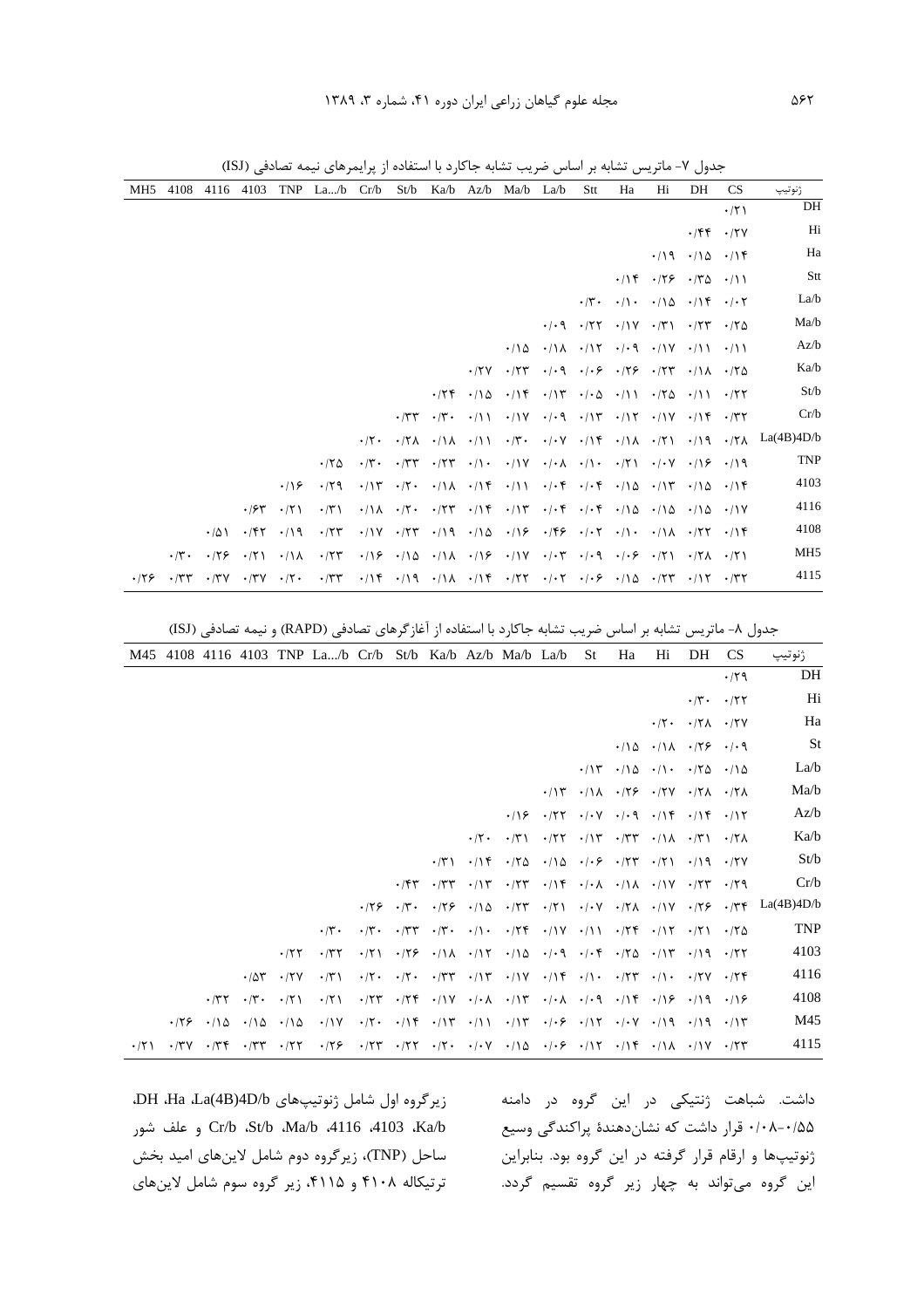اولیه تریتی پایروم La/b و Az/b و زیر گروه چهارم تنها شامل رقم هیرمند می باشد که به دلیل فاصله ژنتیکی زیاد با این لاینها در هیچ کدام از زیر گروهها قرار نگرفت. گروه دوم شامل ژنوتیپهای تتراپلویید گندم (St) و لاین M45 تریتیکاله میباشد که این دو با میزان تشابه ژنتیکی ۰/۱۷۳ با هم در یک گروه قرار گرفتند.

نمودار درختی حاصل از تجزیه خوشهای ژنوتیپها با آغازگرهای نیمه تصادفی به سه گروه بزرگ قابل تفكيك است. كروه اول شامل لاين هاى Ma/b ،CS. .4108 .4116 .4103 .TNP .Cr/b .St/b .La(4B)4D/b 4115 و M<sub>45</sub> میباشد که دو لاین امید بخش ترتیکاله 4103 و 4116 با ضريب تشابه ژنتيكي ۰/۶۳ با هم در يک گروه قرار گرفتند. لاین ۴۱۰۸ با ضریب تشابه ۰/۵۱ به این گروه پیوست. دامنه تشانه ژنتیکی لاینهای این گروه در دامنه ۰/۱۴-۰/۴۳ قرار داشت که نشان دهنده پراکندگی لاینهای قرار گرفته در این گروه بود. بنابراین این گروه می تواند به سه زیر گروه تقسیم گردد. زیر گروه اول شامل لاینهای Ma/b ،CS و La(4B)4D/b. زیر گروه دوم شامل لاینهای Cr/b ،St/b و والد پدری آنها علف شور ساحل (TNP) و زير گروه سوم شامل پنج لاین امید بخش ترتیکاله (۴۱۰۳، ۴۱۱۶، ۴۱۱۵، ۴۱۱۵ و M<sub>45</sub>) میباشد. گروه دوم شامل رقم هامون و لاینهای تريتي پايروم Az/b و Ka/b و گروه سوم شامل لاينهاي Stt ،Hi ،DH و La/b مىباشد.

نمودار درختی حاصل از تجزیه خوشهای ژنوتیپها با ترکیب آغازگرهای تصادفی و نیمه تصادفی به سه گروه بزرگ قابل تفکیک است. گروه اول شامل رقم تترایلویید گندم استوارد و گروه دوم شامل لاینهای تريتي پايروم Az/b و La/b ميباشد. گروه سوم لاينها و ارقام باقی مانده را شامل میشود که با توجه به دامنه زیاد تشابه ژنتیکی این لاینها (۵۳-۰/۰۶) می توان این گروه را به ۵ زیر گروه تقسیم نمود. زیرگروه اول شامل CS و La(4B)4Db میباشد. در گروهبندی با آغازگرهای RAPD این دو با هم و با لاینهای تریتی پایروم، علف شور ساحل و ترتیکاله در یک زیرگروه و در آغازگرهای نیمه تصادفی این دو با لاین Ma/b در یک زير گروه قرار گرفتند. بنابراين روش ISJ بهتر از RAPD تفاوتهای ژنتیکی لاینها و ارقام را آشکار نموده و زمانی

که این دو روش با هم به کار برده شوند، نسبت به کاربرد هر یک به تنهایی کارآیی بهتری دارند. لاین La(4B)4D/b نسبت به سایر لاینهای تریتی پایروم تشابه ژنتیکی بیشتری با رقم چینی بهاره داشت. بنابراین ژنوم A و B در این لاین شباهت ژنتیکی بیشتری با ژنوم "E دارد. این تشابه زیاد ممکن است مربوط به وجود کروموزوم D در این لاین باشد که در دیگر لاینهای تریتی پایروم وجود ندارد (در والد مادری اين لاين، كروموزوم 4D جايگزين كروموزوم 4B شده است). Hassani et al. (2006) نشان دادند که لاین La(4B)4D/b نسبت به دیگر لاینهای تریتی پایروم، برای صفات تعداد بوته سبز در مزرعه، باروری، ظهور خوشه، وزن هزار دانه، تعداد پنجه و میزان پروتئین بهترین نتیجه را از خود نشان داد که این خصوصیات می تواند به دلیل شباهت زیاد آن با رقم چینی بهاره و یا وجود کروموزوم D در این لاین باشد. زیر گروه دوم شامل لاینهای اولیه تریتی پایروم Cr/b &t/b و علف شور ساحل (TNP) میباشد. در آغازگرهای تصادفی والد پدری لاینهای تریتی پایروم با لاینهای CS، 4116 , 4103 Ma/b Ka/b St/b Cr/b La(4B)4D/b در یک گروه قرار گرفتند. ولی در روش ISJ، علف شور ساحل با St/b و Cr/b با هم در یک گروه قرار گرفتند. در اینجا نیز اهمیت آغازگرهای نیمه تصادفی نسبت به آغازگرهای تصادفی در برآورد قرابت ژنتیکی ملاحظه می شود. بنابراین لاینهای St/b و Cr/b نسبت به سایر لاینهای تریتی پایروم بیشترین تشابه ژنتیکی را با والد پدریشان دارند. هیبریداسیون DNA فلورسنت در محل روی سلولهای میکروسیور برخی لاینهای اولیه تریتیپایروم نیز در تمایز کروموزومهای  $\mathrm{E}^{\mathrm{b}}$  از کروموزومهای A و B با مشکل مواجه بود که شاید دلیل این عدم تمایز کروموزومی، تشابه ژنتیکی زیاد ژنوم A، و "E و در برخی لاینهای اولیه تریتی پایروم باشد B (King et al., 2005; Hassani et al., 2003). زير گروه سوم شامل رقم هامون، Ka/b و Ma/b، زير گروه چهارم در برگیرنده رقم هاپلوئید مضاعف و هیرمند و زیر گروه پنجم شامل چهار لاین امید بخش تریتیکاله (لاینهای ۴۱۰۳، ۴۱۱۶، ۴۱۰۸ و ۴۱۱۵) میباشد. در این زیر گروه لاینهای ۴۱۰۳ و ۴۱۱۶ با بیشترین تشابه ژنتیکی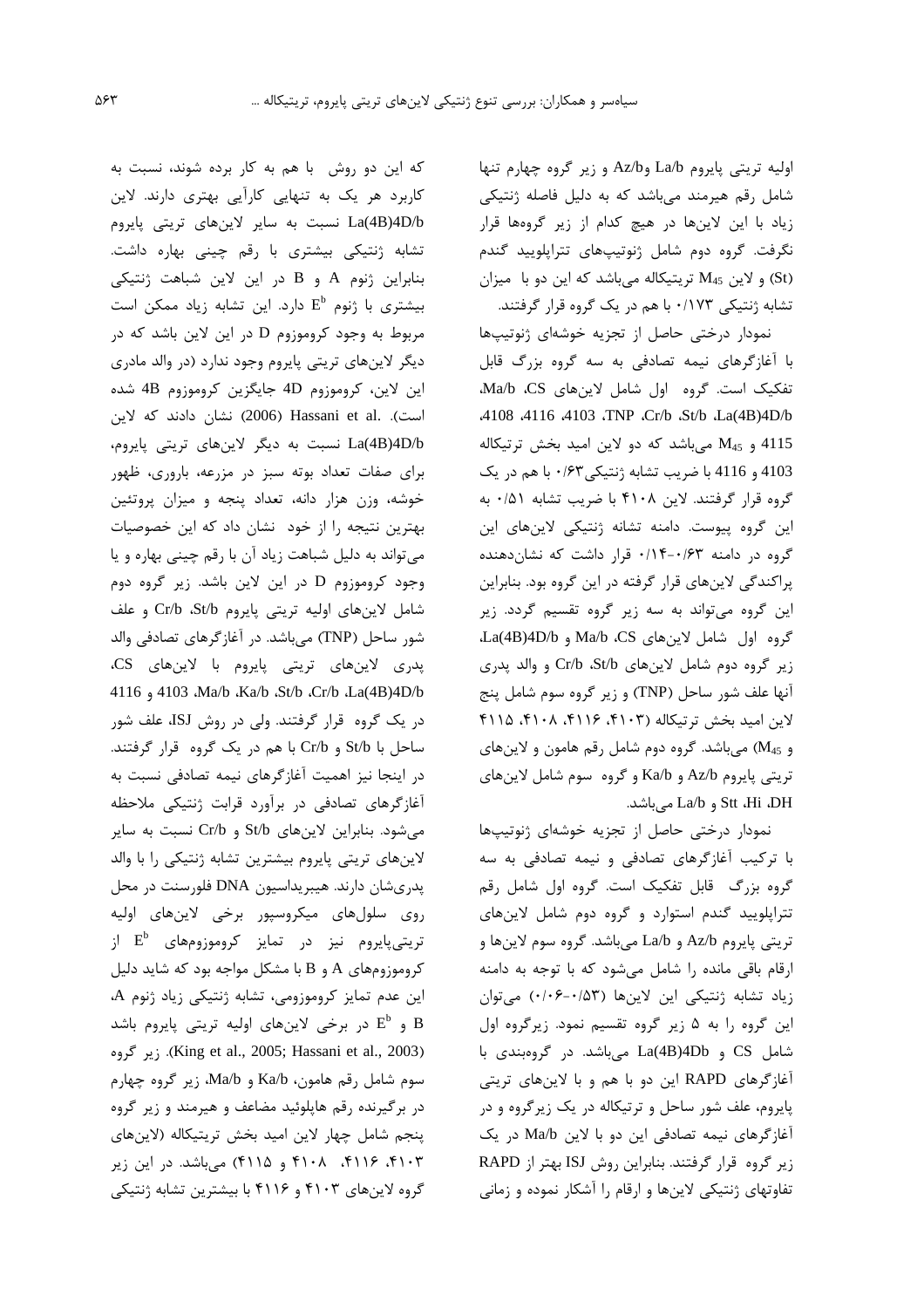(۰/۵۳) با هم در یک گروه قرار گرفته و لاینهای ۴۱۰۸ و ۴۱۱۵ در مراحل بعد به این گروه پیوستند. زیرگروه ششم شامل لاین M45 تریتیکاله بود که بیشترین فاصله ژنتیکی را با سایر لاینها و ارقامی که در گروه اول قرار گرفتهاند، دارا بود. در گروهبندی با استفاده از آغازگرهای نیمه تصادفی لاین M<sub>45</sub> با سایر لاینهای تریتیکاله و در آغازگرهای تصادفی این لاین با رقم تتراپلویید گندم (St) در یک گروه قرار گرفته بودند.

به منظور گروهبندی لاینها و ارقام و تعیین کارآیی نشانگرهای مورد استفاده در بررسی تنوع ژنتیکی، از تجزيه مختصات اصلى (PCO)<sup>\</sup> استفاده گرديد. بردارها،

1. Principal Coordinate Analysis

ریشههای مشخصه، نسبت واریانس توجیه شده و جمع كل واريانس توجيه شده در تجزيه مختصات اصلى لاینهای اولیه تریتی پایروم، ارقام اصلاح شده گندم و لاینهای امید بخش تریتیکاله با استفاده از ترکیب آغازگرهای تصادفی و نیمه تصادفی در جدول ۹ نشان داده شده است. در این تحقیق سه مولفه اول حداکثر ٢٧/٧٣ درصد و ١٣ مؤلفه اول حدود ٨۴/۴۷ درصد از تغييرات كل را توجيه نمودند. بنابراين تعداد صفات يا باندها به تعداد زیادی مؤلفه کاهش یافته و انتخاب آغاز گرها به خوبی انجام گرفته است.

در دادههای مورفولوژیک بر عکس دادههای مولکولی بهترین حالت زمانی است که بیشترین واریانس توسط



شکل ١- نمودار درختي حاصل از تجزيه خوشه اي لاينهاي اوليه تريتي پايروم، ارقام اصلاح شده گندم و لاینهای امید بخش تریتیکاله با استفاده از آغاز گرهای تصادفی (RAPD)



شکل ۲- نمودار درختی حاصل از تجزیه خوشه ای لاینهای اولیه تریتی پایروم، ارقام اصلاح شده گندم و لاینهای امید بخش تریتیکاله با استفاده از آغاز گرهای نیمه تصادفی (ISJ)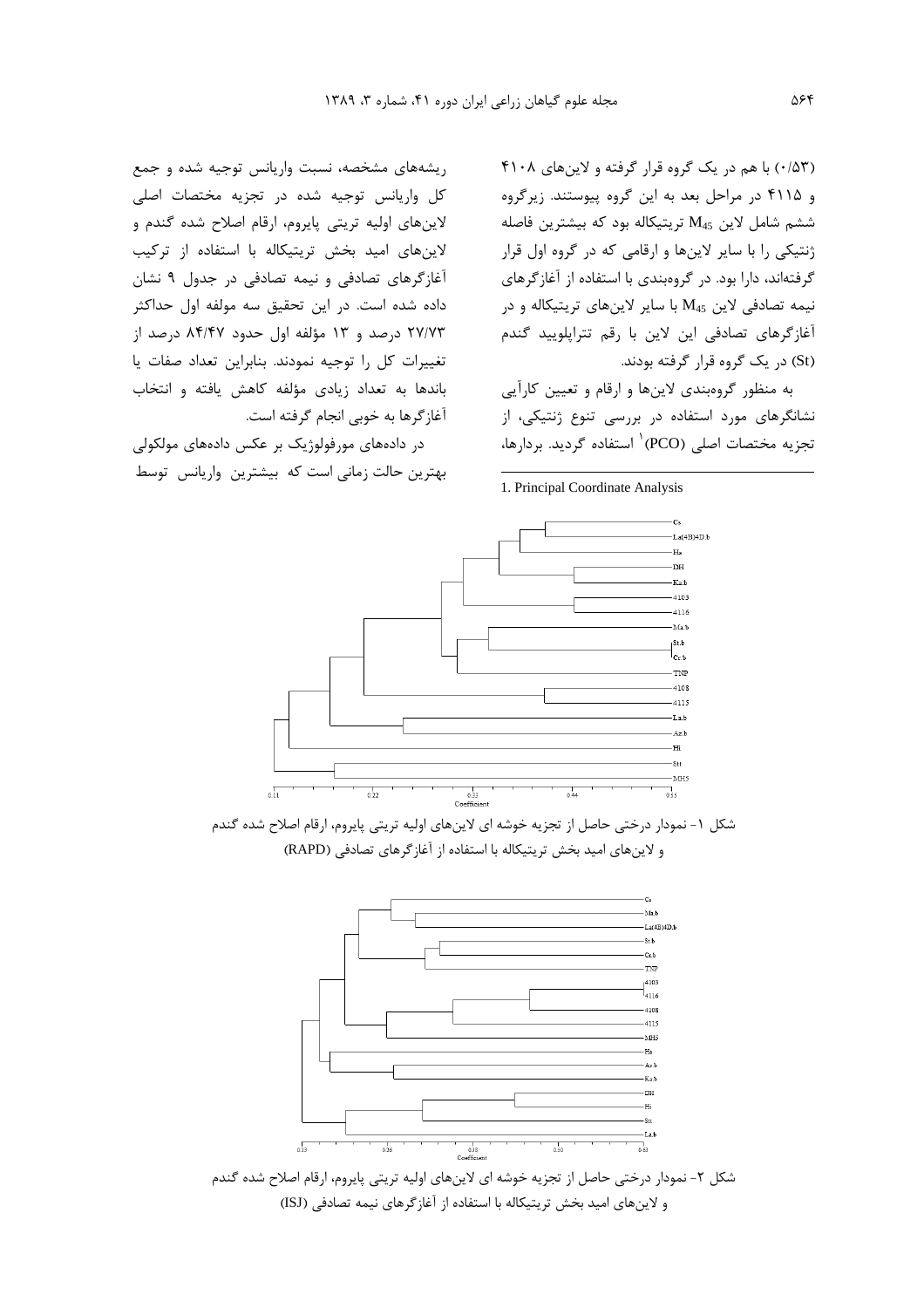

شکل ۳- نمودار درختی حاصل از تجزیه خوشه ای لاینهای اولیه تریتی پایروم، ارقام اصلاح شده گندم و لاینهای امید بخش تریتیکاله با استفاده از ترکیب آغازگرهای تصادفی (RAPD) و نیمه تصادفی (ISJ)

جدول ۹- بردار، مقادیر ویژه، سهم واریانس توجیه شده و سهم تجمعي واريانس توجيه شده در تجزيه مختصات اصلي ژنوتیپها با استفاده از ترکیب آغازگرهای تصادفی و نیمه تصادفى

| سهم تجمعي واريانس                  | سهم واريانس                | ريشه                                     | بردار |
|------------------------------------|----------------------------|------------------------------------------|-------|
| توجيه شده                          | توجيه شده                  | مشخصه                                    |       |
| ۱۰۱۶۴                              | ۱۰۱۶۴                      | ۱/۴۴                                     | ١     |
| 19/Y                               | 9/29                       | 1/TT                                     | ٢     |
| <b>TY/YT</b>                       | $\lambda$ / $\cdot$ $\tau$ | $1/\cdot$ 9                              | ٣     |
| ۳۵/۴۶                              | <b>Y/YY</b>                | $1/\cdot \Delta$                         | ۴     |
| 57/20                              | 9/09                       | .719V                                    | ۵     |
| ۴۸/۱۵                              | 5.9                        | $\cdot$ / $\wedge$ $\uparrow$ $\uparrow$ | ۶     |
| $\Delta \mathbf{Y} / \mathbf{A}$ . | ۵۱۶۴                       | $\cdot$ / $\vee$ 9 $\vee$                | ٧     |
| ۱۳۵/۵                              | $\Delta/\Delta\Delta$      | $\cdot$ / $\vee$ $\triangle$             | ٨     |
| ۶۴/۷۶                              | $\Delta$ /۴۰               | .774                                     | ٩     |
| ۶۹/۹۴                              | ۵/۱۸                       | $\cdot$ /Y $\cdot$ ۴                     | ۱۰    |
| $Y\Delta/\cdot$ )                  | ۵۱۶۱                       | ۱۶۸۹.                                    | ۱۱    |
| 79/82                              | ۴۱۸۴                       | ۰۱۶۵۸                                    | ۱۲    |
| 84/14                              | ۴۱۶۲                       | ۰/۶۲۷                                    | ۱۳    |

این تحقیق از جمله معدود گزارشات استفاده از نشانگرهای مولکولی RAPD و ISJ در برآورد تنوع ژنتیکی، در لاینهای اولیه تریتی پایروم، لاینهای امید بخش تريتيكاله وارقام اصلاح شده گندم بود. نتايج حاصل از این تحقیق اهمیت آغازگرهای RAPD و ISJ را در شناسایی چند شکلی ژنتیکی در لاینهای اولیه تریتی پایروم، لاینهای امید بخش تریتیکاله و ارقام اصلاح شده گندم نشان داد. آغازگرهای ISJ چند شکلی

تعداد کمی مؤلفه توجیه گردد. در دادههای مولکولی دو یا سه مولفه اول باید حدود ۲۰-۱۰ درصد از تغییرات مربوط به نشانگرها را توجیه نمایند که از نظر آماری ممکن است برای نمایش گرافیکی مناسب نباشد، ولی از نظر ژنتیکی نشان دهندهٔ نمونه برداری مطلوب نشانگرها از کل ژنوم میباشد. به عبارت دیگر، زمانی که تعداد صفات یا باندها به تعداد کمی مؤلفه کاهش یابد، آغازگرهای مورد استفاده به طور صحیح انتخاب نشده و تعداد محدودی از کروموزومها را تحت پوشش قرار می دهند و در نتیجه نمی توانند افراد را از همدیگر به خوبی جدا نمایند. اما اگر تعداد مؤلفه ها زیاد باشد، آغازگرهای مورد استفاده، کروموزوم های بیشتری را تحت پوشش قرار داده و نشانگر به خوبی تنوع ژنتیکی افراد را تعيين مى نمايد. تجزيه به مختصات اصلى نتايج حاصل از تجزیه خوشهای را تأیید نمود (شکل ۴). گروه بندی بر اساس دو بردار اول تجزیه مختصات اصلی تا حد زیادی مشابه با گروهبندی تجزیه خوشهای بود و تفاوتهای اندک مشاهده شده، به دلیل این است که دو يا سه مولفه اول نمي تواند نشان دهنده تنوع كل متغیرهای اولیه (تعداد کل باندها) باشد. در نمودار سه بعدی لاینهایی که در یک نقطه متمرکز شده اند، در یک گروه قرار گرفتهاند. فواصل عرضی بین افراد قرار گرفته در یک گروه، نشان دهندهٔ فاصله بین گروههای مختلف و اختلاف در طول محورها نشاندهندهٔ میزان تفاوت ژنتیکی دو یا چند لاینی است که با هم در یک گروه قرار گرفتهاند.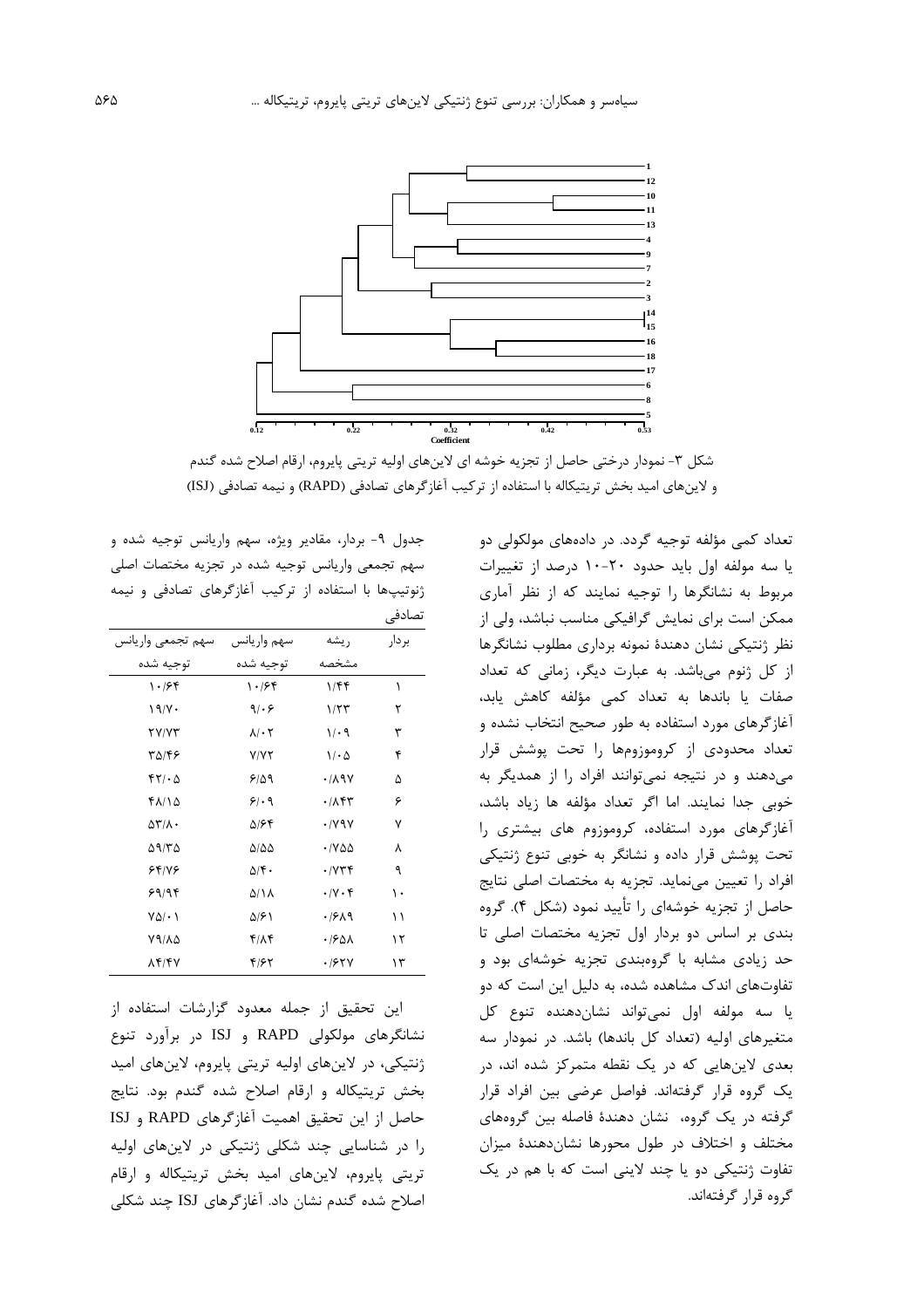بیشتری نسبت به آغازگرهای RAPD نشان دادند. رقم تتراپلویید گندم استوارد بیشترین فاصله ژنتیکی را با لاین تریتیکاله ۴۱۰۳ داشت. لاینهای تریتیکاله ۴۱۰۳ و ۴۱۱۶ كمترين فاصله ژنتيكي را داشتند. لاين (علف شور ساحل) نشان دادند.

La(4B)4D/b تريتي پايروم بيشترين تشابه ژنتيكي را با گندم رقم چینی بهاره داشت. لاینهای St/b و Cr/b تریتی پایروم بیشترین تشابه ژنتیکی را با والد پدریشان



شکل ۴- نمودار سه بعدی حاصل از تجزیه مختصات اصلی لاینهای اولیه تریتی پایروم، ارقام اصلاح شده گندم و لاینهای امید بخش تريتيكاله با استفاده از تركيب آغازگرهاي تصادفي (RAPD) و نيمه تصادفي (ISJ) (جدول ١).

| WM CS dh hi ha stt la ma az ka st cr lo tnp 03 16 08 h5 15 NC<br>E | œ |  |  |  |  |  |  |  |  | 1940 6250 |  |
|--------------------------------------------------------------------|---|--|--|--|--|--|--|--|--|-----------|--|
|                                                                    |   |  |  |  |  |  |  |  |  |           |  |
|                                                                    |   |  |  |  |  |  |  |  |  |           |  |
|                                                                    |   |  |  |  |  |  |  |  |  |           |  |

شكل ۵- تكثير DNA لاينهاي اوليه تريتي پايروم، ارقام گندم و لاينهاي محتمل تريتيكاله با آغازگر OPM06.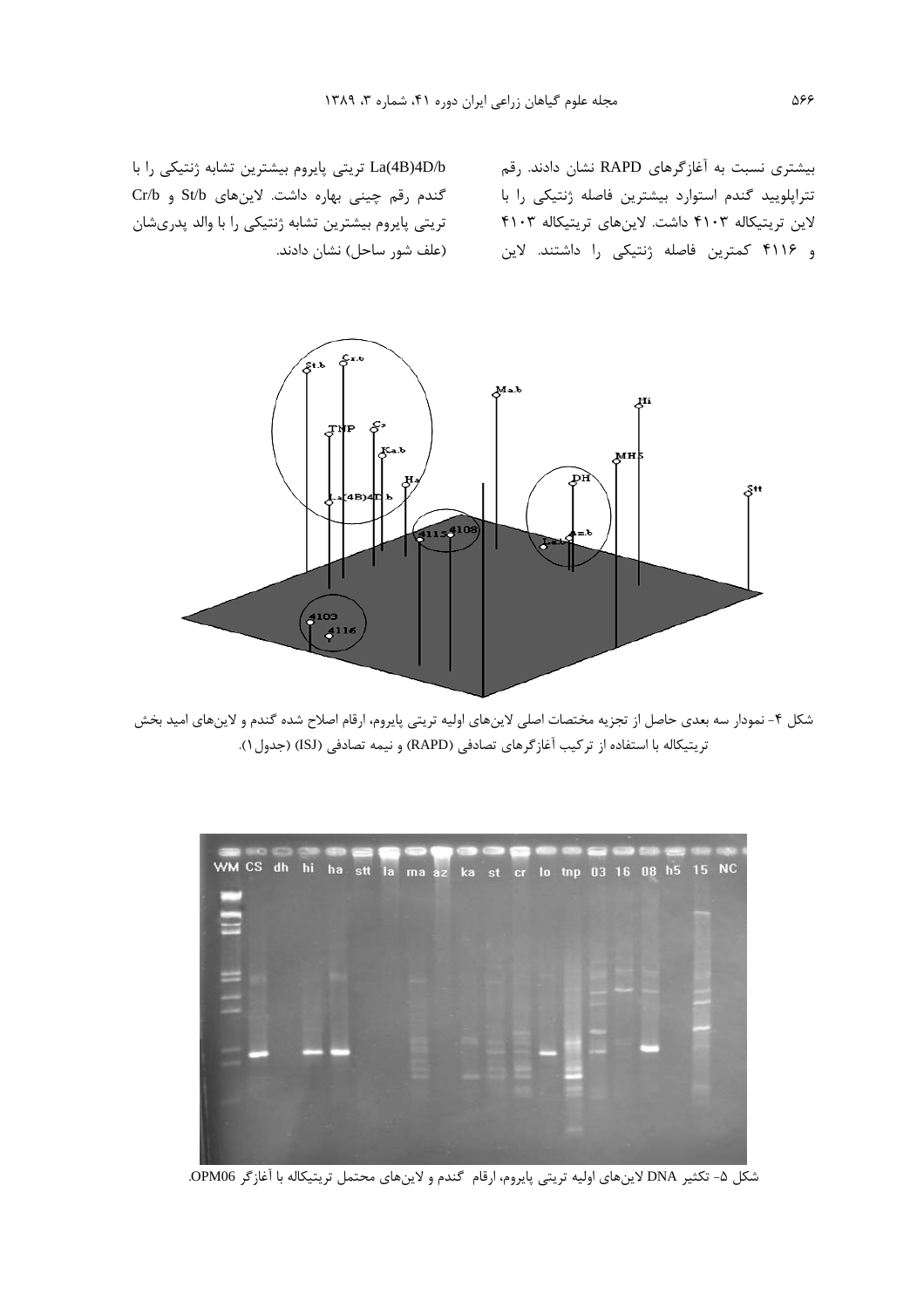

(WM)، نشانگر وزنی؛ (CS)، گندم رقم چینی بهاره؛ (dh) گندم هاپلوئید مضاعف؛ (hi)، گندم نان رقم هیرمند؛ (ha)، گندم نان رقم هامون؛ (stt)، گندم تتراپلوئید رقم استوارد، (la)، لاین تریتی پایروم La/b (ma) لاین تریتی پایروم Ma/b؛ (az)، لاین تریتی پایروم Az/b؛ (ka)، لاین تریتی پايروم Kd(st)، لاين تريتي پايروم cr) (cr)، لاين تريتي پايروم Cr/b؛ (lo)، لاين تريتي پايروم La (4B)4D/b؛ علف شور ساحل؛ (03)، لاين اميد بخش تريتيكاله ۴۱۰۳؛ (16)، لاين اميد بخش تريتيكاله ۴۱۱۶؛ (08)، لاين اميد بخش تريتيكاله ۴۱۰۸؛ (15)، لاين اميد بخش تريتيكاله .<br>45) (15)، لاین امید بخش تریتیکاله ۴۱۱۵؛ (NC)، نمونه کنترل منفی.

#### **REFERENCES**

- 1. Chen, D. H., & Ronald, P. C. (1999). A rapid DNA minipreparation method suitable for AFLP and other PCR application. *Plant Mol Bio Rep*, 17, 53-57.
- 2. Devos, K. M. & Gale, M. D. (1992). The use of random amplified polymorphic DNA markers in wheat. *Theor Appl Genet*, 84, 567-572.
- 3. Erlich, H. A. (1989). *PCR technology: principle and applications for DNA amplification*. Stockton Press, New York, USA.
- 4. Gawel, M., Wisniewska, I. & Rafalski, A. (2002). Semi-specific PCR for evaluation of diversity among cultivars of wheat and triticale. *Cell Mol Bio Lett*, 7, 577-582.
- 5. Hassani, H. S., King, I. P., Reader, S. M., Caligari, P. D. S. & Miller, T. E. (2000). Can tritipyrum, a new salt tolerance amphiploid be a successful cereal like triticale? *J Agric Sci and Tech*, 2, 177-195.
- 6. Hassani. S. H., Caligari, P. D. & Miller, T. E. (2003). The chromosomal assessment of salt tolerance substituted Tritipyrum using genomic Flurescent in situ hybridization (FISH). *Iranian of Biotech*. 1(3), 169-178.
- 7. Hassani, H. S., Reader, S. M. & Miller, T. E. (2006). Agronomical and adaptation characters of tritipyrum lines in comparison with triticale and Iranian Wheat. *Asian J Plant Sci*, 5(3), 533-558.
- 8. Iqbal, A., Khan, A. S., Khan, I. A., Awan, F. S., Ahmad, A. & Khan, A. A. (2007). Study of genetic divergence among wheat genotypes through random amplified polymorphic DNA. *Genet Mol Res*, 6(3), 476-481.
- 9. King, I. P., Purdie, K. A., Rezanoor, H. N., Koebner, R. M. D. & Miller, T. E. (2005). Characterization of *Thinopyrum bessarabicum* chromosome segments in wheat using random amplified polymorphic DNAs (RAPDs) and genomic *in situ* hybridization. *Theor Appl Genet*, 86(8), 895-900.
- 10. Kumar, L. S. (1999). DNA marker in plant improvement: An overview. *Biot Adv*, 17(2-3), 143-182.
- 11. Mohammadi, S. A. & Prasanna, B. M. (2003). Analysis of genetic diversity in crop plants: Salient statistical tools and consideration. *Crop Sci*, 43, 1235-1248.
- 12. Powell, W., Morgante, M., Andre, C., Hanafey, M., Vogel, J., Tingey, S. & Rafalski, A. (1996). The comparison of RFLP, RAPD, AFLP and SSR (microsatellite) markers for germplasm analysis. *Mol Breed*, 2(3), 225-238.
- 13. Przetakiewicz, J., Nadolska-Orczyk, A. & Orczyk, W. (2002). The use of RAPD and semi-random markers to verify somatic hybrids between diploid lines of *Solanum tuberosum* L. *Cell Mol Bio Lett*, 7, 671-676.
- 14. Rafalski, A., Lucjan, L., Wisniewska, I. & Gawel, M. (2002). The genetic diversity of components of rye